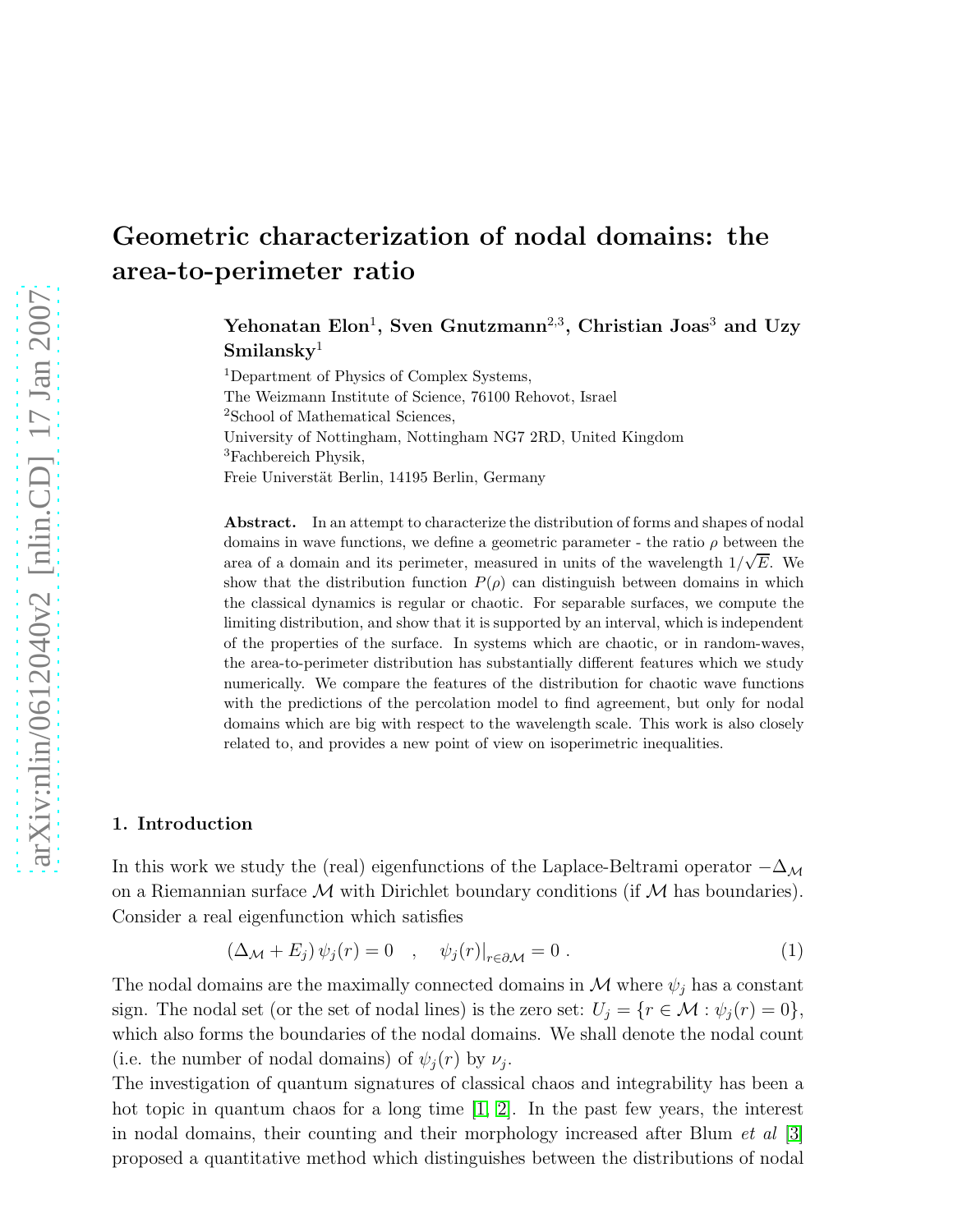counts in domains where the underlying classical dynamics is integrable (separable) or chaotic. This added a new approach, the statistical investigation of nodal patterns, to the more common investigation methods of spectral or wavefunction statistics, which are often connected to random-matrix theory [\[4\]](#page-20-3). Blum *et al* showed that if  $\nu_j$  is the nodal count of the *j*th energy eigenstate of a domain , then  $\xi_j = \nu_j/j$  has a limiting distribution  $P(\xi) = \lim_{n \to \infty} \frac{1}{n}$  $\frac{1}{n} \sum_{j=1}^{n} \delta(\xi - \xi_j)$ , where the characteristics of the distribution depend on the classical properties of the domain. For separable domains,  $P(\xi)$  has a square root singularity at a (system-dependent) maximum value, while for chaotic systems  $P(\xi)$ is (approximately) normally distributed. Comparison between the numerical results for chaotic billiards and the random-wave ensemble supports Berry's conjecture [\[5\]](#page-20-4) wave functions in a chaotic system behave in the limit of high energy like a random superposition of plane waves. By that, the qualitative observation of Miller *et al* [\[6\]](#page-20-5), that nodal sets can be used to distinguish between wave functions in chaotic and integrable domains, could be tested in a quantitative way. Other studies of various quantities which pertain to the morphology and complexity of the nodal network - were published in the mathematical and physical literature, building upon the older results regarding the bounds on the total lengths of the nodal lines and their curvature [\[7,](#page-20-6) [8\]](#page-20-7). E.g., in [\[9\]](#page-20-8) the distribution of the curvature is calculated, in addition to the mean and the variance of the total length of the nodal set. The distribution of the avoidance distances between nodal lines was also computed [\[10\]](#page-20-9), to mention few examples.

An important breakthrough has been achieved by Bogomolny and Schmit [\[11\]](#page-21-0) who implemented a critical percolation model that explains the large scale structure of nodal domains in chaotic wave functions. This model is supported by a variety of numerical calculations. For example: the expectation value and variance of the nodal count for chaotic billiards, as well as the distribution of areas of nodal domains, follow the predictions of the model [\[3,](#page-20-2) [11\]](#page-21-0); The nodal lines in the high energy limit seem (on large scales) to be  $SLE_6$  curves [\[12,](#page-21-1) [13,](#page-21-2) [14\]](#page-21-3) as it is proved for the boundaries of percolation clusters [\[15\]](#page-21-4). Despite the good agreement, the percolation description is a priori insensitive to the structure of the nodal set in scales of the order of a wavelength. In addition, it was demonstrated by Foltin *et al* [\[16\]](#page-21-5) that there are some special measures with a scaling behavior which is different for percolation and the nodal set of the randomwave ensemble. The latter special measures, in general, probe subwavelength scales at two points at a (large) distance.

In this work we suggest a new (quantum mechanical) method for the classification of billiards according to their classical properties. We will discuss below in what sense the signatures in nodal patterns differ from the scenario known for the more common spectral and wavefunction analysis.

Our method provides yet another test to the conjectures by Berry and Bogomolny. The parameter which we use in order to interrogate the morphology of nodal lines is defined as follows - We consider the jth eigenfunction of [\(1\)](#page-0-0), and its nodal domains sequence  $\{\omega_j^{(m)}\}$  ${j \choose j}_{m=1... \nu_j}$ . The indices  $j,m$  specify a nodal domain; For this domain we define the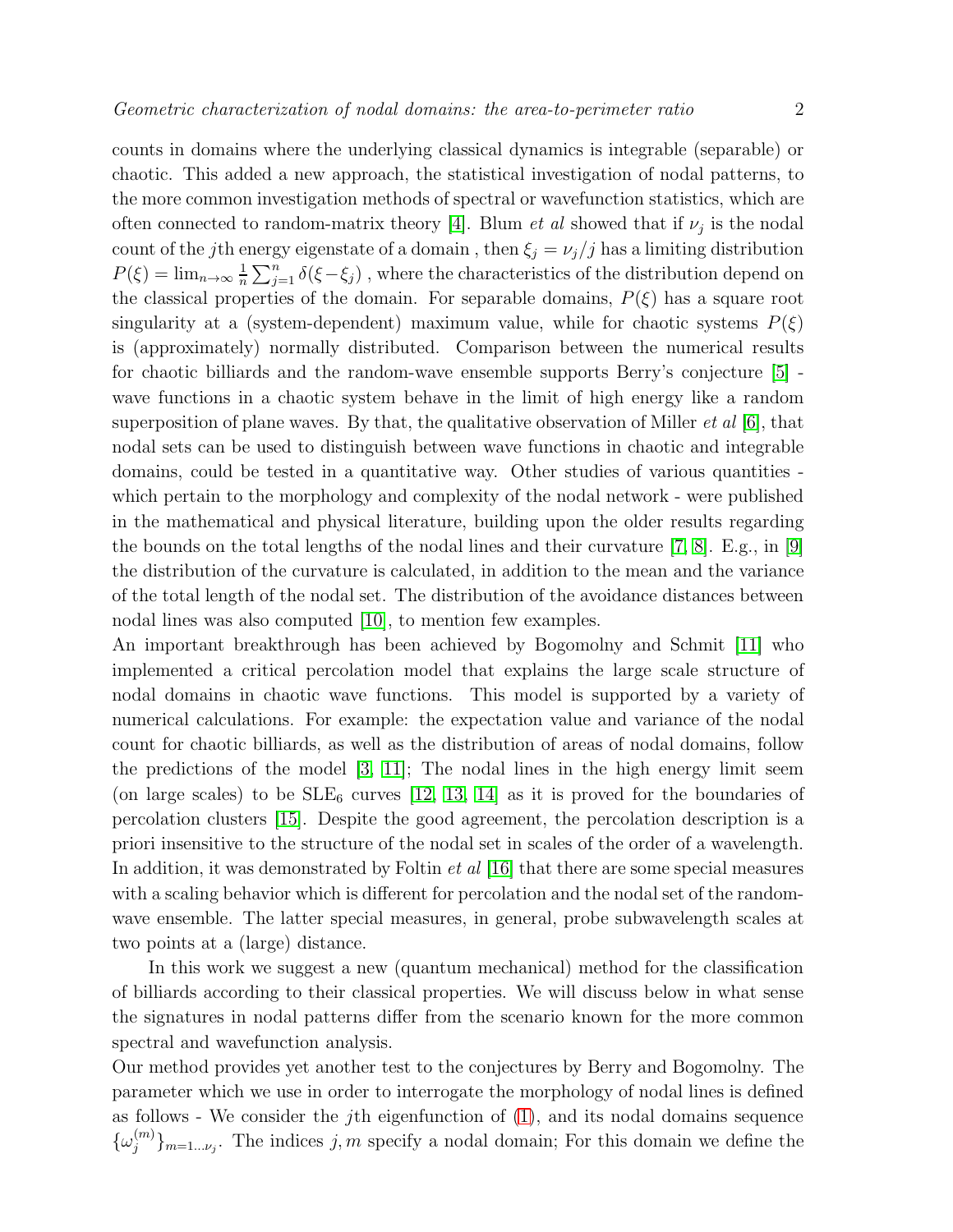*Geometric characterization of nodal domains: the area-to-perimeter ratio* 3

area-to-perimeter ratio  $\rho_j^{(m)}$  by:

$$
\rho_j^{(m)} = \frac{\mathcal{A}_j^{(m)} \sqrt{E_j}}{L_j^{(m)}} \ . \tag{2}
$$

where  $\mathcal{A}_{j}^{(m)}$  $j^{(m)}$  and  $L_j^{(m)}$  $j^{(m)}$  are the area and perimeter of  $\omega_j^{(m)}$  $j^{(m)}$  and the ratio is measured in units of the wavelength  $1/\sqrt{E}$ . We shall define for different ensembles two different probability measures on the parameter  $\rho$ .

For wave functions which satisfy  $(1)$  on a compact domain  $\mathcal{M}$ , we consider a spectral interval  $I = [E, E + gE], g > 0$  with  $N_I = \sharp\{j : E_j \in I\}$ , and define:

<span id="page-2-0"></span>
$$
P_{\mathcal{M}}(\rho, E, g) = \frac{1}{N_I} \sum_{E_j \in I} \frac{1}{\nu_j} \sum_{m=1}^{\nu_j} \delta(\rho - \rho_j^{(m)}) \tag{3}
$$

Note that in the above, the weights of nodal domains which belong to the same eigenfunction are equal, but not necessarily the same as the weight of domains which belong to another eigenfunction.

The second probability measure pertains to an ensemble of wave functions on unbounded domains, in our case - the gaussian random-wave ensemble (which will be described in section [3\)](#page-7-0). Since the wave functions do not satisfy any boundary condition, we consider them over an arbitrarily large and fixed domain  $\Omega \subset \mathbb{R}^2$ , and include only the nodal domains which are strictly inside  $\Omega$ . We denote their number for a given member of the ensemble by  $\nu_{\Omega}$ , and define:

<span id="page-2-1"></span>
$$
P_{rw}(\rho, E, \Omega) = \left\langle \frac{1}{\nu_{\Omega}} \sum_{\omega_j \subset \Omega} \delta(\rho - \rho_j) \right\rangle \tag{4}
$$

The reason for using two different measures is the different nature of the problems at hand. However in the limit the two measures coalesce. We shall investigate the existence and the features of a high energy limiting distribution

$$
P(\rho) = \lim_{E \to \infty} P(\rho, E). \tag{5}
$$

The choice of the area-to-perimeter ratio  $\rho$  as a parameter to characterize the geometry of nodal domains is is inspired by the following considerations: The nodal pattern for separable surfaces is a checker-board, where a nodal domain  $\omega$  is asymptotically a rectangle with sides of the order of a wavelength. Therefore  $A_{\omega} \sim E^{-1}, L_{\omega} \sim E^{-\frac{1}{2}}$ and  $\rho_{\omega}$  will be of the order of one. Similarly, according to the percolation model, a nodal domain of a chaotic surface is asymptotically shaped as a chain [\[11\]](#page-21-0) with  $n$  cells, where for each cell  $A_c \sim E^{-1}$ ,  $L_c \sim E^{-\frac{1}{2}}$  where  $L_c$  is the cell's contribution to the nodal domain's perimeter (see [17\)](#page-8-0). We get that in both cases the parameter  $\rho$  for a typical nodal domain will be of the order of unity, yielding localized distributions for the two types of surfaces. However, as will be shown below, the distributions differ substantially for systems with different classical properties.

In addition, the area-to-perimeter ratio  $\rho$  is relevant not only to the study of the high energy limit, but arises as a natural parameter in the study of isoperimetric inequalities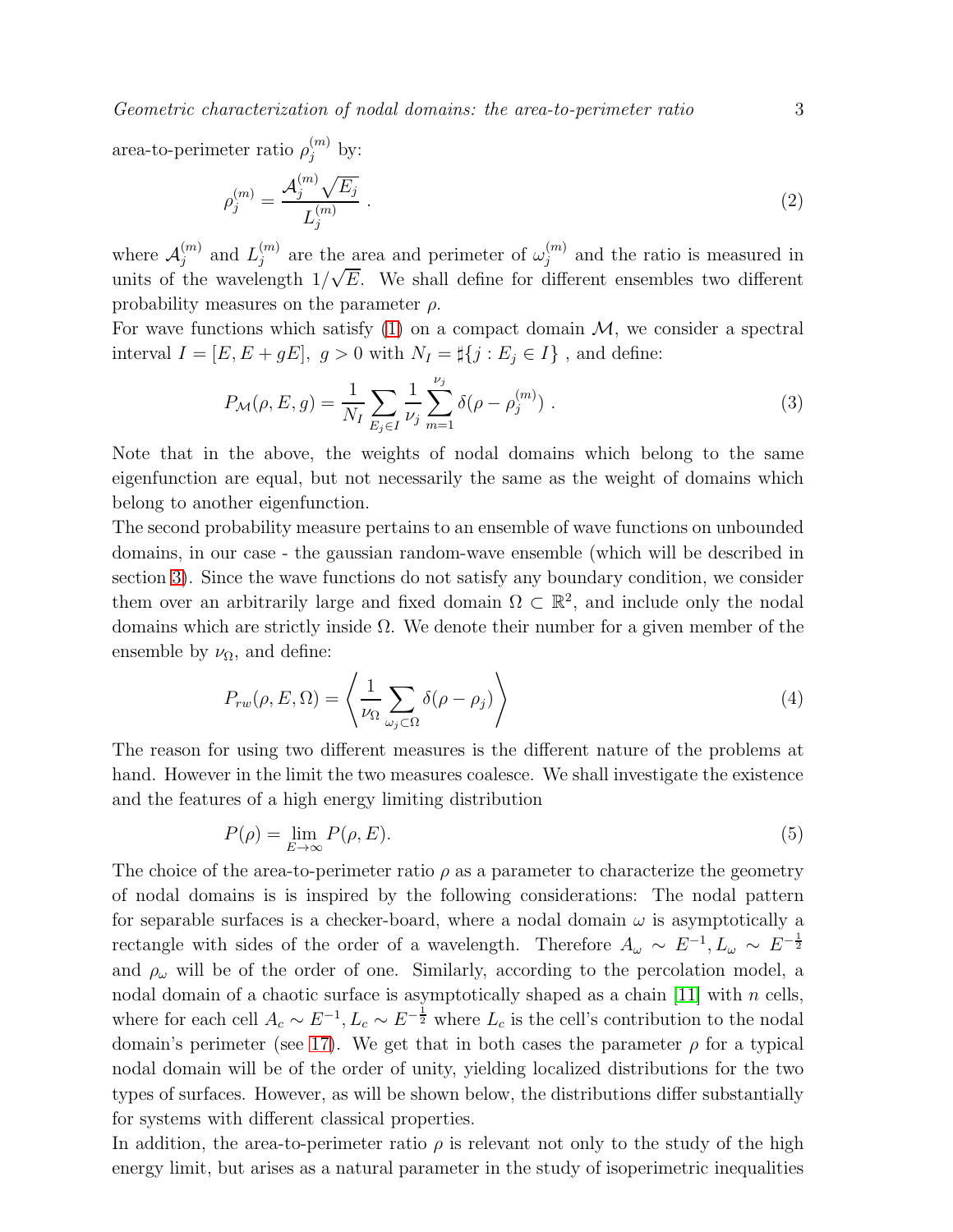(see e.g [\[17\]](#page-21-6)). The restriction of a wave function  $\psi_j$  to one of its nodal domains  $\omega_m$ , is an eigenfunction of the Laplace-Beltrami operator on the domain  $\omega_m$ , with Dirichlet boundary conditions. Since it consists of a single nodal domain, Courant theorem [\[18\]](#page-21-7) implies that it is the ground-state of  $\omega_m$ . Therefore, knowing  $\rho_j^{(m)}$  we can express the ground-state energy in terms of the area and perimeter of  $\omega_m$ . In the mathematical literature there are known bounds for such expressions - A relevant example is the bound for convex domains, derived by Makai [\[19\]](#page-21-8) (lower bound) and Pólya [\[20\]](#page-21-9) (upper bound, which was generalised to all simply or doubly connected domains by Osserman  $|21|)$ :

<span id="page-3-0"></span>
$$
\frac{\pi}{4} \le \rho_c \le \frac{\pi}{2} \tag{6}
$$

In order to derive a distribution function  $P(\rho)$  between the extreme values, some measure on domains should be defined. Here we confine ourselves to well defined families of domains - those obtained as nodal domains of a given ensemble, and due to this restriction we are able to define the measures  $(3),(4)$  $(3),(4)$  and study the limiting distribution for different classes of systems.

In this paper we shall examine the distribution function  $P(\rho)$  for separable and chaotic domains and for the gaussian random-wave ensemble. We will show that

- The limit distributions we obtain have strong "universal" features. That is, they depend crucially on the type of classical dynamics the manifold supports, and only to a lesser extent on the idiosyncratic details of the actual system.
- The limiting distribution for the random-wave ensemble is similar to the one for chaotic domains, as predicted by Berry's conjecture.
- The limiting distribution for random-waves (chaotic billiards) is consistent with the percolation model but contains (universal) information beyond percolation as short length scales on the order of a wavelength are probed for small nodal domains.

The limitation to (quantum mechanically) separable systems is due to the checkerboard structure in the nodal patterns of their wavefunctions. A generalization to all integrable or pseudo-integrable domains, where, in general, the checkerboard structure is lost, would be desirable. This highlights a general difference in the scenario known e.g. from spectral statistics where all integrable systems (separable or not) share the same (Poissonian) statistics. Quite contrary statistical properties of nodal domains in integrable systems are very different for seperable systems with a checkerboard structure and non-separable systems with generically no nodal crossings [\[10,](#page-20-9) [22\]](#page-21-11). Note, that when a separable system is slightly perturbed, all nodal crossings will open (in an often highly correlated way which makes the introduction of a percolation model at this point quite difficult) and statistical properties will change singularly (again in contrast to what is known from spectral statistics where a small perturbation smoothly changes the statistics).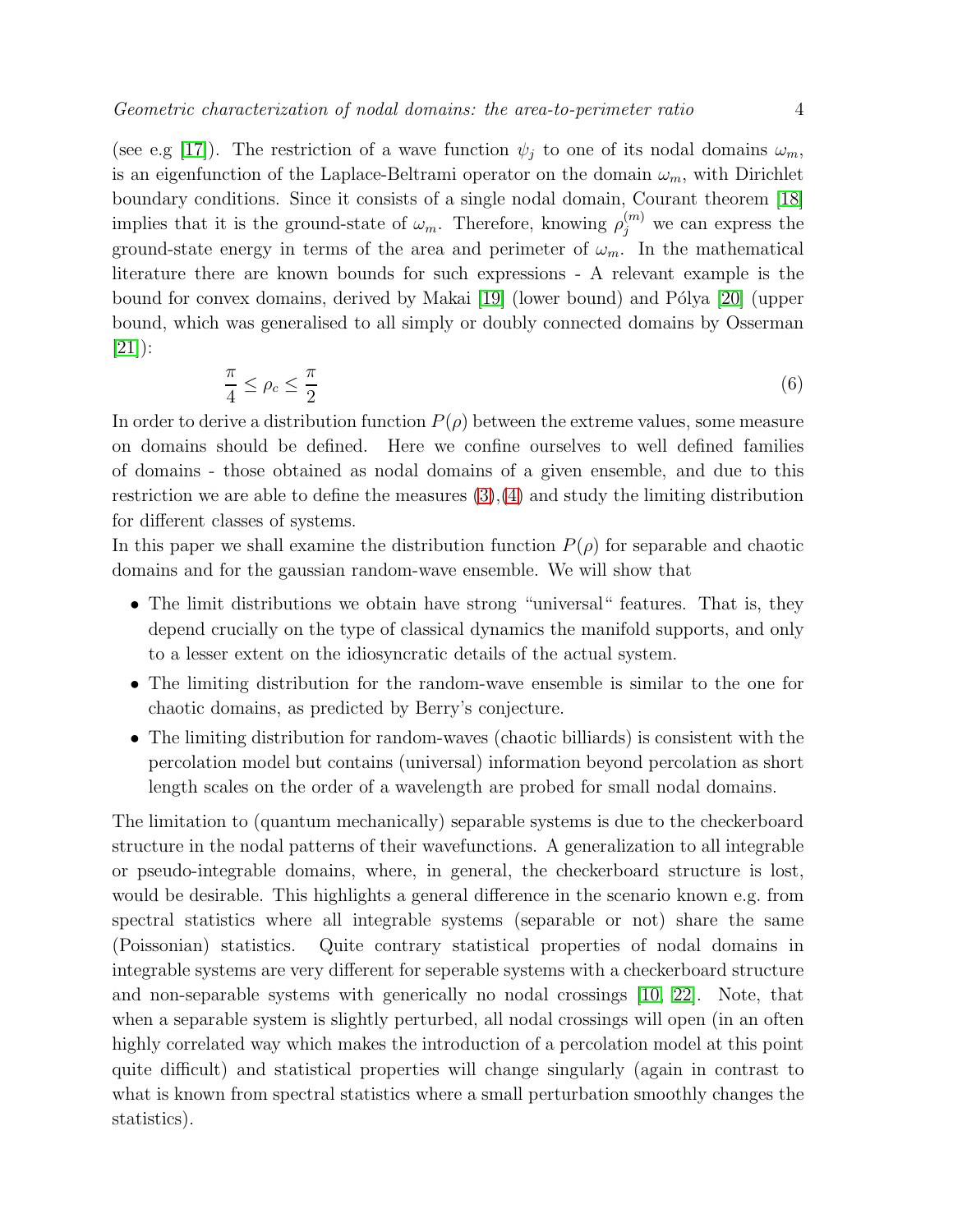## <span id="page-4-2"></span>2. The limiting distribution of the area-to-perimeter ratio for separable domains

As was mentioned above, the nodal network of eigenfunctions of separable surfaces has a checkerboard structure. This follows from the fact that one can always choose a basis in which all the eigenfunctions can be brought into a product form. Therefore, one might expect that the main features of the limiting distributions of different surfaces will be similar. We will show that this is the case, and therefore we begin this section by explicit calculation of  $P_{rec}(\rho)$  for a rectangular billiard. The discussion of this simple example will pave the way to computing  $P(\rho)$  for other systems (the disc billiard and a family of surfaces of revolution) and to the identification of some common features which we assume to be universal for all the separable systems. The detailed computations are presented in [Appendix A.](#page-13-0)

The Dirichlet eigenfunctions for a rectangular billiard with side lengthes  $a, b$  are:

<span id="page-4-3"></span>
$$
\psi_{mn}(x,y) = \sin\frac{\pi mx}{a}\sin\frac{\pi ny}{b} \equiv \psi_m(x)\psi_n(y) \tag{7}
$$

The corresponding eigenvalues are:

$$
E_{mn} = \pi^2 \left[ \left( \frac{m}{a} \right)^2 + \left( \frac{n}{b} \right)^2 \right] \equiv E_m + E_n \tag{8}
$$

where  $E_m, E_n$  can be interpreted classically as the energy stored in each degree of freedom (A formal definition can be found in [Appendix A\)](#page-13-0). The nodal domains are rectangles of size:  $\frac{\pi}{\sqrt{E_m}} \times \frac{\pi}{\sqrt{E_n}}$ , therefore:

$$
\mathcal{A}_{mn} = \frac{\pi^2}{\sqrt{E_m E_n}} \quad , \quad L_{mn} = 2\pi \left(\frac{1}{\sqrt{E_m}} + \frac{1}{\sqrt{E_n}}\right)
$$

and

<span id="page-4-0"></span>
$$
\rho_{mn} = \frac{\pi}{2} \left( \sqrt{\frac{E_m}{E_{mn}}} + \sqrt{1 - \frac{E_m}{E_{mn}}} \right)^{-1} \equiv \rho \left( \frac{E_m}{E_{mn}} \right)
$$
\n(9)

where:  $\rho\left(\frac{E_m}{E_{mn}}\right) = \rho\left(\frac{E_n}{E_{mn}}\right)$ . The mere form of [\(9\)](#page-4-0) implies that  $\rho$  is bounded by: π  $\sqrt{8}$  $\leq \rho_{mn}^{(rec)} \leq \frac{\pi}{2}$ 2 (10)

Thus, the support of the distribution function  $P(\rho)$  is an interval which is narrower than [\(6\)](#page-3-0).

In the limit  $E \to \infty$ , the distribution [\(3\)](#page-2-0) can be approximated (neglecting corrections of order  $E^{-\frac{1}{2}}$  by an integral. Performing the integration over the variables:

$$
k = \sqrt{E_{mn}} \quad , \quad \theta = \arctan(\frac{E_n}{E_m})
$$

the distribution function is:

<span id="page-4-1"></span>
$$
P_{rec}(\rho) = \frac{2}{\pi} \int_0^{\frac{\pi}{2}} \delta\left(\rho - \frac{\pi}{2(\sin\theta + \cos\theta)}\right) d\theta = \begin{cases} \frac{4}{\rho\sqrt{8\rho^2 - \pi^2}} & \text{for } \frac{\pi}{\sqrt{8}} \le \rho \le \frac{\pi}{2} \\ 0 & \text{otherwise} \end{cases}
$$
(11)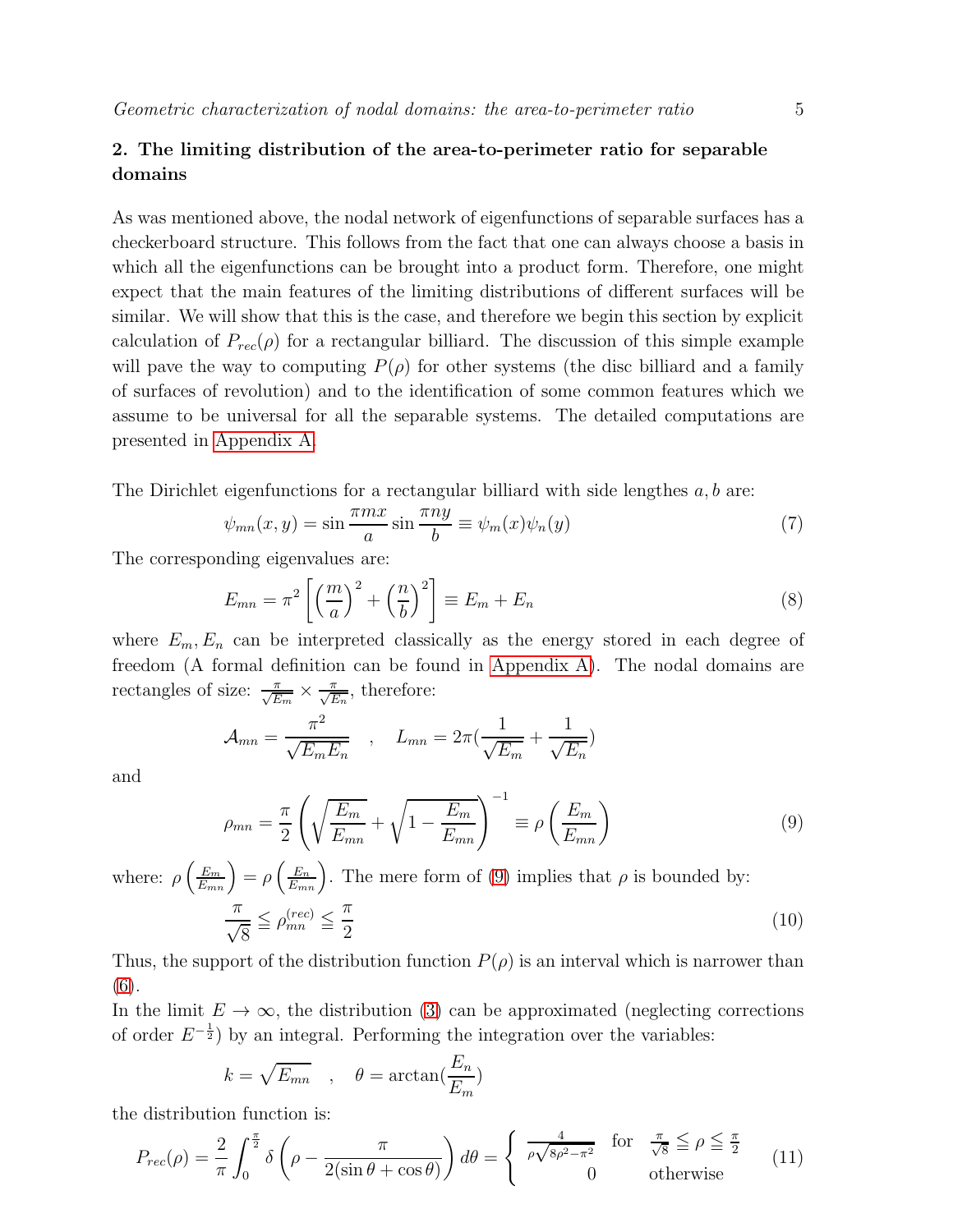

<span id="page-5-0"></span>Figure 1. The limiting distribution for a rectangular billiard [\(11\)](#page-4-1) compared to the calculated distribution for eigenfunction with  $E \cdot A < 10^5$ 

The explicit form of  $P_{rec}(\rho)$  suggests the following qualitative and quantitative conclusions:

- (i) The existence of a limiting distribution function (which is independent of the aspect ratio  $a/b$  of the billiard) is demonstrated.
- (ii) It is supported by the compact interval  $\left[\pi/\sqrt{8}, \pi/2\right]$ .
- (iii)  $P_{rec}(\rho)$  is an analytic and monotonic decreasing function in the interval where it is supported.
- (iv)  $P_{rec}(\pi/\sqrt{8}+\delta)_{\delta\to 0^+} \sim 1/\sqrt{\delta}$ .
- (v)  $P_{rec}(\pi/2) = 8/\pi^2$ , Hence,  $P_{rec}(\rho)$  is discontinuous at both boundaries of the support.

The fact that  $\rho_{mn}$  depends solely on the partition of the energy between the modes was a key element in the construction above, and plays a similar role in computing  $P(\rho)$  for the other separable systems. When  $\rho = \pi/\sqrt{8}$ , we get from equation [\(9\)](#page-4-0) that  $E_m = E_n$ , while  $\rho = \pi/2$  means that the energy is concentrated completely in one degree of freedom. The concentration of probability near  $\rho = \pi/\sqrt{8}$  shows that equal partition of energy is prevalent among the nodal domains.

An explicit derivation of the limiting distribution  $P(\rho)$  for the family of simple surfaces of revolution (following Bleher [\[23\]](#page-21-12)) can be found in [Appendix](#page-13-0) A, in addition to a separate derivation for the disc billiard. In both cases it is proven that:

<span id="page-5-1"></span>
$$
P_{sep}(\rho) = P_{rec}(\rho) \cdot T(\rho) \tag{12}
$$

Where  $P_{rec}$  is given by [\(11\)](#page-4-1), and  $T(\rho)$  is a finite, positive and smooth function of  $\rho$ . Therefore the features which characterize  $P_{rec}(\rho)$  dominate  $P_{sep}(\rho)$  for all the systems considered; Thus  $P_{sep}(\rho)$  is supported on the same interval and demonstrates the same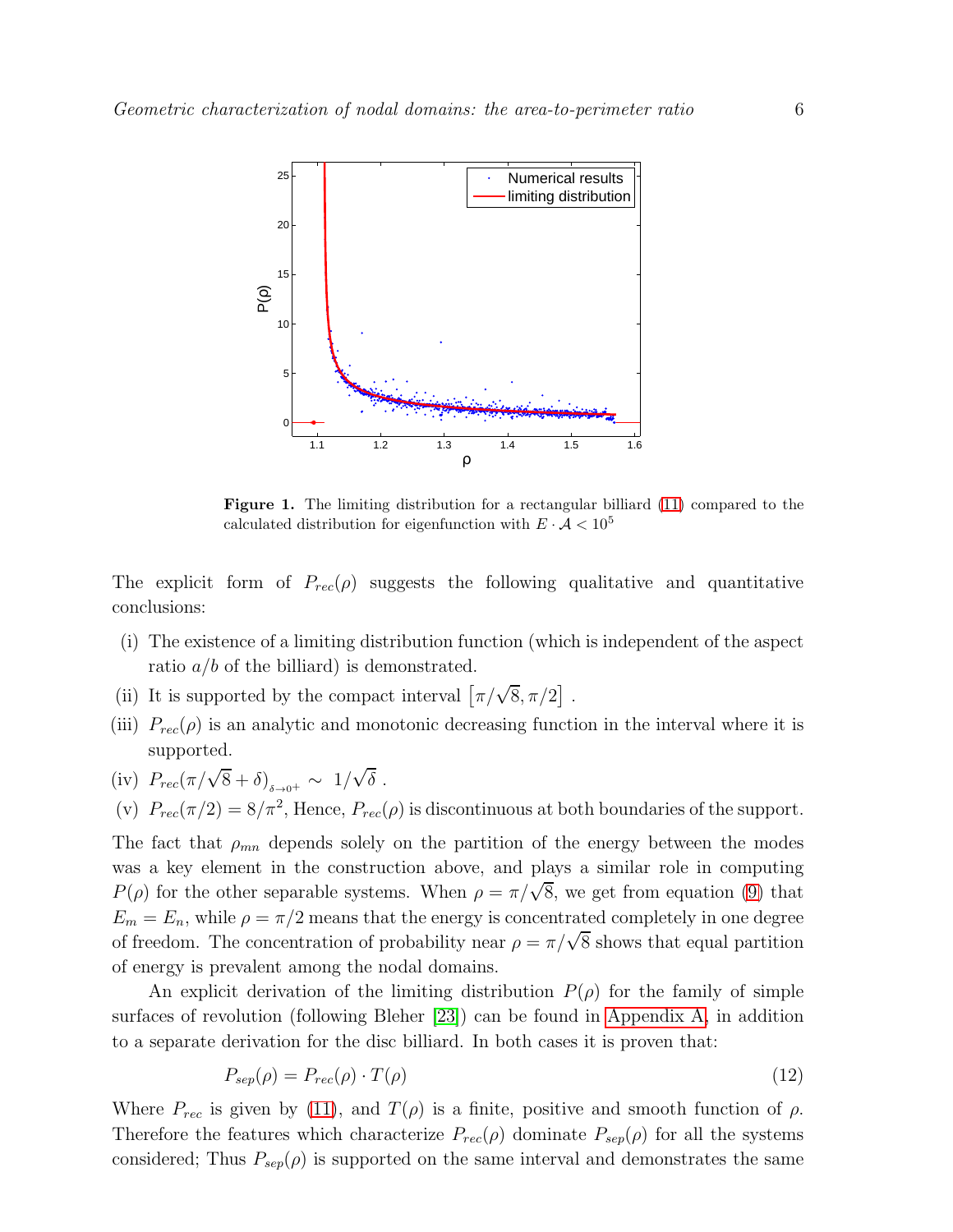type of discontinuities at its boundaries.

Following the striking similarity of the distributions for all of the investigated manifolds, we suggest that properties (i)-(v) of  $P_{rec}(\rho)$  which were derived for the rectangular billiard, are universal features of  $P_{sep}(\rho)$  for all two-dimensional separable surfaces. We support this assumption by a heuristic model which is presented in [Appendix A.](#page-13-0)



<span id="page-6-0"></span>Figure 2. Semi-Classical approximation of the limiting distribution for the disc billiard compared with numerical results for 3 different energy intervals:  $200 < kR <$ 210,  $400 < kR < 410$  and  $600 < kR < 610$  where  $k = \sqrt{E}$ 

Numerical simulations for the rectangle and the disc billiards for several energy intervals show good agreement with the analytic derivation (see figures [1,](#page-5-0)[2\)](#page-6-0). For numerically obtained results at finite energies, two kinds of deviations from the limiting distributions can be observed:

- (i) Fluctuations along the entire range of  $\rho$  (for the disc) or discrete jumps (for the rectangle) in the value of  $P(\rho)$ , which vanish in the limiting distribution due to the convergence of the corrections to the semi-classical approximations (i.e. turning sums over quantum numbers into integrals and the neglect of terms of order  $E^{-\frac{1}{2}}$ ).
- (ii) Cusps near  $\rho = \frac{\pi}{4}$  $\frac{\pi}{4}$  and  $\rho = \frac{\pi}{2}$  $\frac{\pi}{2}$  for the disc: the origin for the appearance of these features is due to nodal domains with exceptional geometry - the inner domains of all wavefunctions (which are asymptotically triangles) for the former, the domains of  $\Psi_{n,0}$  (which are ring shaped) for the latter.

It is verified (analytically and numerically) that these differences converge to zero as  $E^{-\frac{1}{2}}$ , or faster.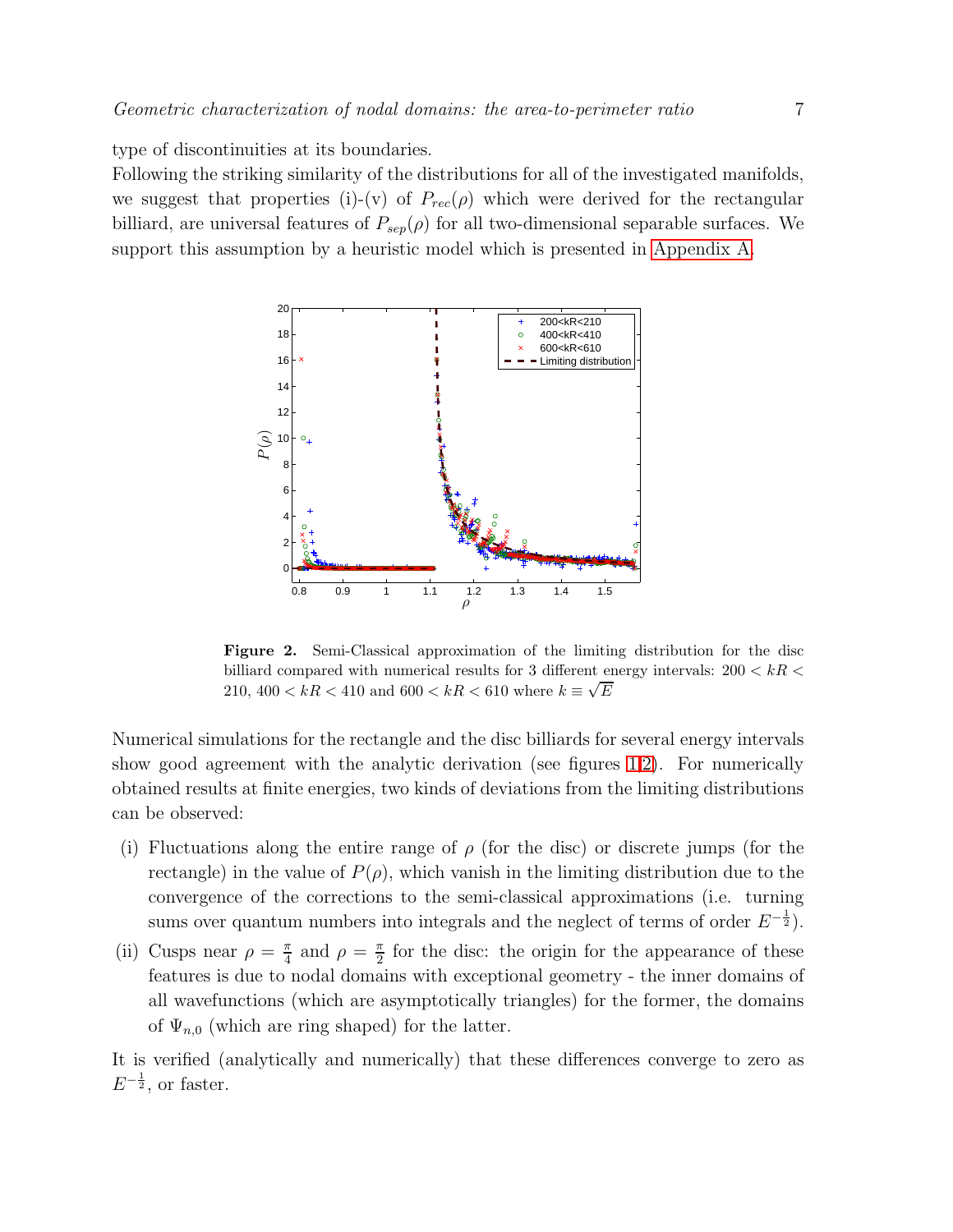# <span id="page-7-0"></span>3. The limiting distribution of the area-to-perimeter ratio for the random-wave ensemble and chaotic domains

While for chaotic wavefunctions there is no known analytic expression for the nodal lines, we will use known results about the morphology of the nodal set in order to propose some physical arguments for the expected distribution. The explanations we propose are all in agreement with numerical simulations - a detailed information about the numerical techniques and the reliability of the results can be found in appendix B. A frequently used model for eigenfunctions in a chaotic billiard is that of the Gaussian random-wave ensemble. This is based on a conjecture by Berry [\[5\]](#page-20-4) that eigenfunctions of a chaotic billiard in the limit of high energies have the same statistical properties as the Gaussian random-wave ensemble.

A solution  $\psi$  for the Helmholtz equation [\(1\)](#page-0-0) with a given energy  $E = k^2$  on a given domain, can be written as a superposition of functions  $\{\psi_i(\mathbf{r})\}_{i=-\infty}^{\infty}$  which span a complete basis, for example:

<span id="page-7-1"></span>
$$
\psi(\mathbf{r}) = \sum_{l=-\infty}^{\infty} a_l J_l(kr) e^{il\phi} \tag{13}
$$

Since the solutions of [\(1\)](#page-0-0) are real, we are restricted (for this choice of basis) by  $a_{-l} = (-1)^l a_l^*$ . According to Berry's conjecture, expanding the eigenfunctions of chaotic billiards (in the high energy limit) in terms of [\(13\)](#page-7-1), the coefficients  $a_l$  distribute for  $l \geq 0$ as independent gaussian random variables with

$$
\langle a_l a_{l'}^* \rangle = \delta_{l,l'} \tag{14}
$$

and therefore can be modeled statistically by this ensemble of independently distributed Gaussian random-waves.

As suggested by Bogomolny and Schmit [\[11\]](#page-21-0), the nodal domains of a random wave are shaped as critical percolation clusters (see Figure [3\)](#page-8-1), where each site is of an average area

$$
\mathcal{A}_s = \frac{2\pi^2}{k^2} \tag{15}
$$

where, as before,  $k \equiv \sqrt{E}$ . The area (or alternatively, the number of sites) of the nodal domains (see e.g. [\[24\]](#page-21-13)) distributes (asymptotically) as a power law:

<span id="page-7-2"></span>
$$
p(n) \propto n^{-\tau} \tag{16}
$$

Where (for 2d percolation):  $\tau = 187/91$ . For bond-percolation model over a lattice (as illustrated in fig. [3\)](#page-8-1), the area of a cluster which spreads on n sites is  $(a_1 + a_2)n - a_2$ where  $a_1$  is the area of a single site and  $a_2$  is the area of the connection between two sites; the average perimeter is  $(l_1 + l_2)n - l_2$  where  $l_1, l_2$  are the average contributions to the perimeter of a site and a connection (Since a cluster may contain loops which affect its perimeter, we must speak about average). The average area-to-perimeter ratio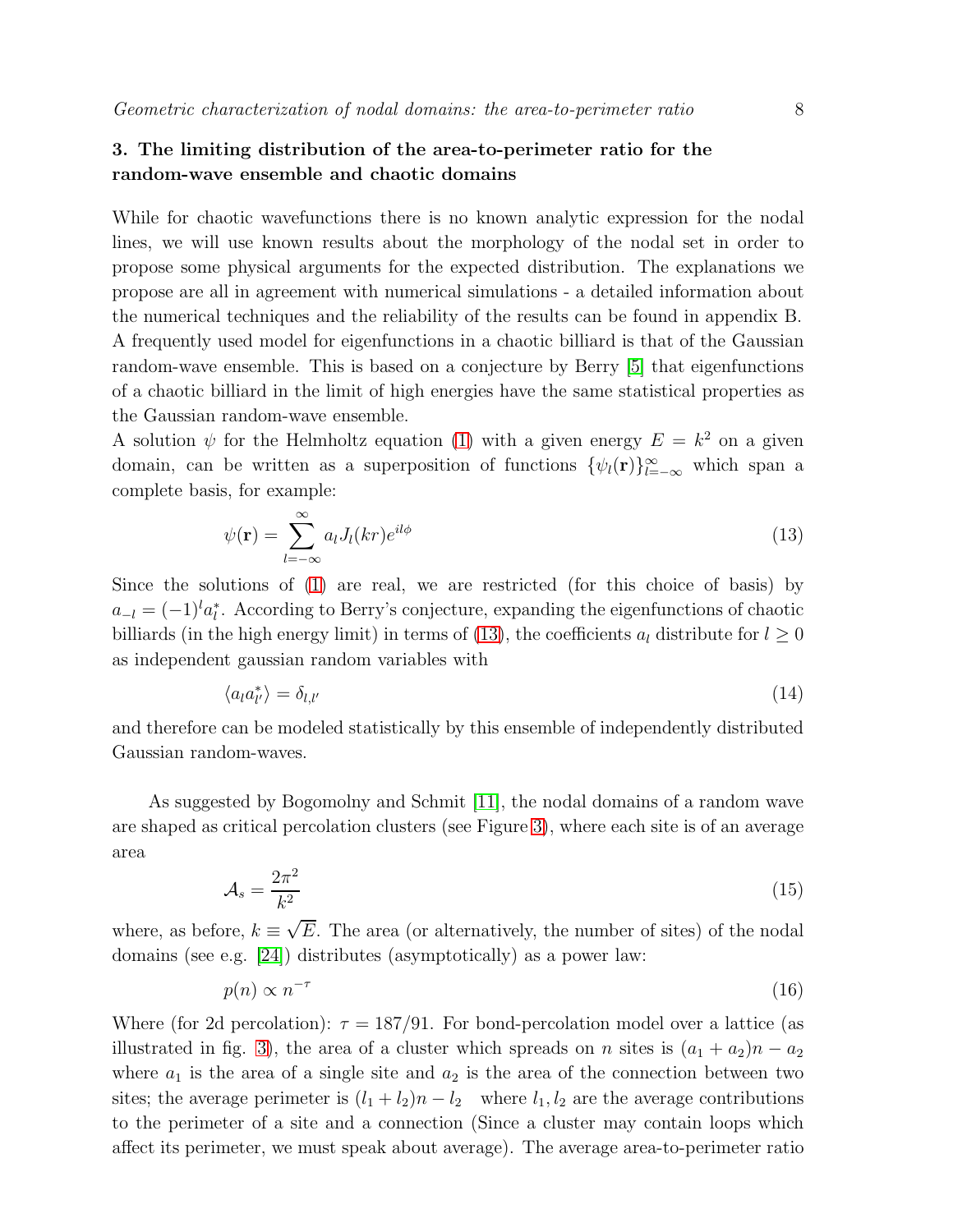

<span id="page-8-1"></span>Figure 3. Above - a realization of the bond-percolation model by Bogomolny and Schmit. The dark sites are positive, and the bright are negative; at each junction there is a saddle which can be positive or negative with equal probability, connecting by that two of its neighbors to the same cluster. Below - a typical realization of the nodal structure of a random-wave on the wavelength scale.

can be written as

<span id="page-8-0"></span>
$$
\frac{A}{L} = C_1 \left( 1 - \frac{C_2}{n + C_3} \right) \tag{17}
$$

where  $C_1, C_2, C_3 > 0$ . This relation can be used as a guideline to the desired distribution of ρ.

Indeed, as was confirmed numerically, the distribution  $P(\rho)$  for nodal domains follows [\(17\)](#page-8-0) in several aspects. We have examined the restricted distribution for nodal domains with a given number of sites - we define  $P^{(n)}(\rho)$  to be the distribution for nodal domains with area

$$
(n - \frac{1}{2})\mathcal{A}_s < \mathcal{A}^{(n)} \le (n + \frac{1}{2})\mathcal{A}_s \tag{18}
$$

We found out that  $P^{(n)}(\rho)$  is roughly symmetric about a mean value:  $\langle \rho_n \rangle$ . As in [\(17\)](#page-8-0),  $\langle \rho_n \rangle$  is increasing with n, and converging to a limiting value:  $\rho_\infty$ . Since the percolation model is assumed to provide an exact description of the system in the high-energy limit, we expect [\(17\)](#page-8-0) to serve as a good approximation for large domains (see fig. [5\)](#page-10-0).

The value of  $\rho_{\infty}$  is a direct result of a theorem by Cauchy for the average chord length of a domain:

<span id="page-8-2"></span>
$$
\langle \sigma \rangle = \frac{\pi \cdot A}{L} \tag{19}
$$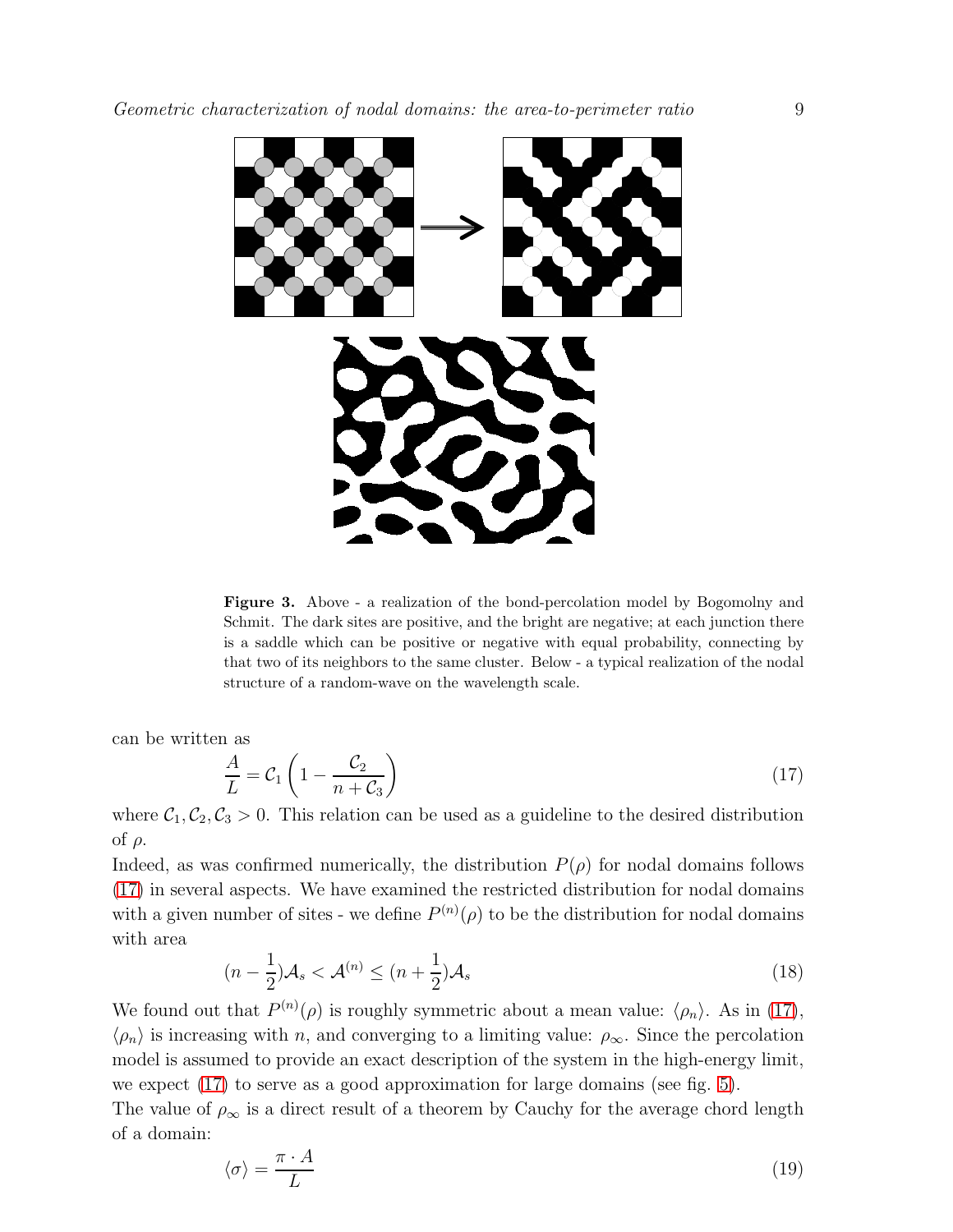Where  $\sigma$  is the chord length. The original theorem (which was stated for convex domains) is extended in [\[25\]](#page-21-14), to include nonconvex and multiply connected domains. For nodal domains of infinite size, the statistics of the average chord length should follow that of the entire nodal set. That in turn is known to be [\[5,](#page-20-4) [26\]](#page-21-15):  $\langle \sigma_{RW} \rangle = \sqrt{2\pi}/k$ , therefore:

$$
\rho_{\infty} = \frac{\langle \sigma_{RW} \rangle \cdot k}{\pi} = \sqrt{2} \tag{20}
$$

The value of  $\langle \rho_1 \rangle$  can also be estimated: as shown in [\[10\]](#page-20-9), the single cell nodal domains are mild deformations of a circle of radius  $r = j_0/k$  (where  $j_0 \approx 2.405$  is the first zero of  $J_0$ ). Therefore:

$$
\langle \rho_1 \rangle = \frac{\pi r^2 k}{2\pi r} = \frac{j_0}{2} \tag{21}
$$



**Figure 4.** The distribution function  $P^{(n)}(\rho)$  is plotted for several values of *n*. The mean value is increasing with n, while the variance decreases (except for  $n = 1$ ) as suggested by the heuristic model.

In order to study the impact of the deformations on the value of  $\langle \rho_1 \rangle$ , we have calculated  $\rho$  for a variety of domains, like ellipses, rounded shapes with corners (a quarter of a circle or a stadium etc.) and others. The results show that stretching of the nodal domain (e.g. increasing the eccentricity of an ellipse) increases  $\rho$ , while turning it "polygonal" (i.e. having points on the nodal line with very high curvature) reduces  $\rho$ .

Derivation of  $\langle \rho_n \rangle$  for other values of n seems to be more complicated. However, fitting between the numerical results for high  $n$  values and  $(17)$  equips us with the empirical result (which is valid for  $n \gg 1$ ):

$$
\langle \rho_n \rangle \approx \sqrt{2} \cdot \frac{n + 0.805}{n + 0.936} \tag{22}
$$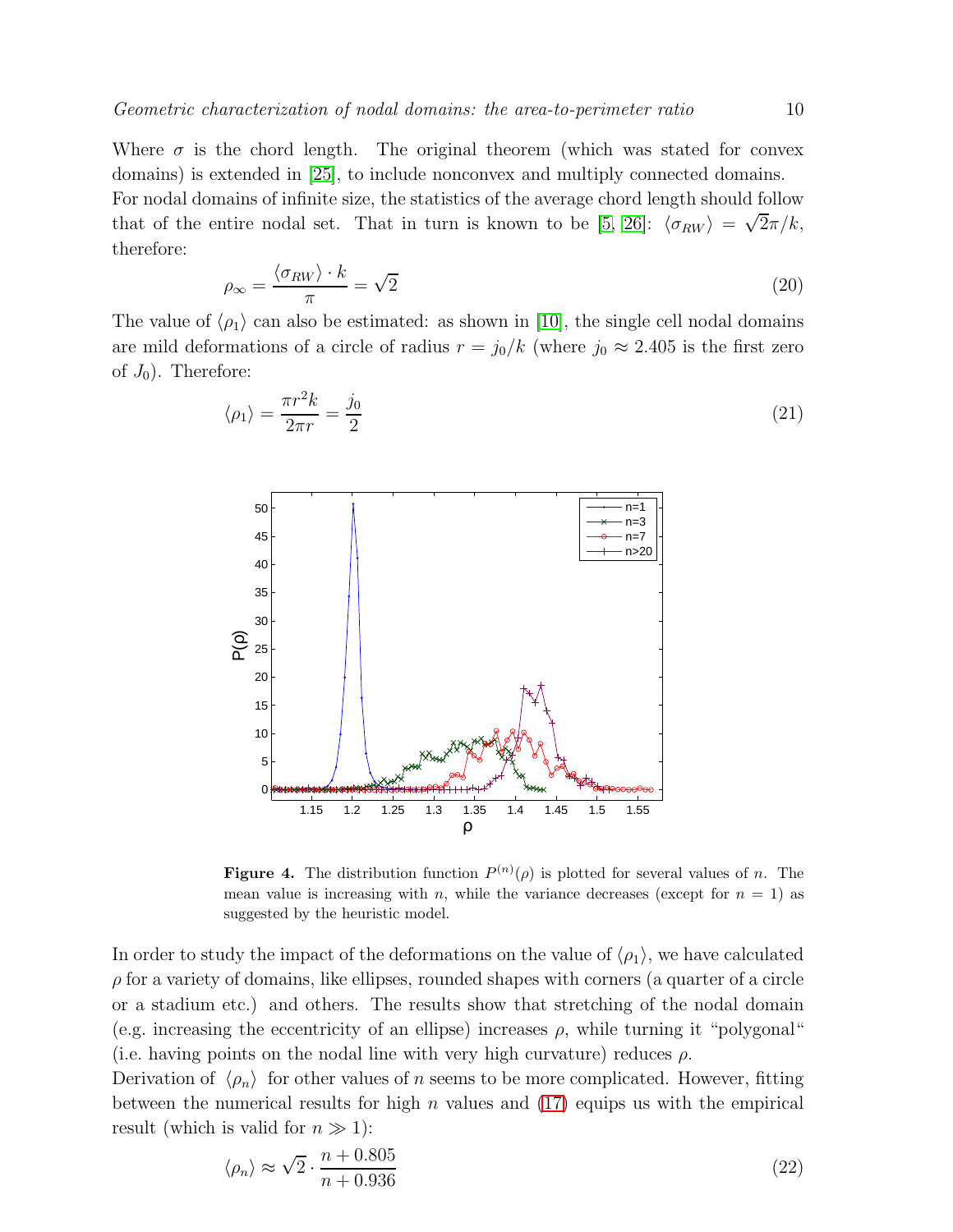

<span id="page-10-0"></span>**Figure 5.** The measured value of  $\langle \rho_n \rangle$  compared to the best numerical fitting (for high values of *n*) to [\(17\)](#page-8-0):  $\langle \rho_n \rangle = \sqrt{2(n + 0.805)} / (n + 0.936)$ .

Another interesting feature is the width of the distribution around  $\langle \rho_n \rangle$ . Equation [\(19\)](#page-8-2) implies that the variance is proportional to the variance in the average chord length between different nodal domains of the (approximately) same area. Therefore, the variance is expected to be smaller for larger domains, which follows the statistics of the entire nodal network to a larger extent. The only exception is the variance for single site domains, which as was mentioned [\[10\]](#page-20-9), have strong limitations on their shape, and therefore a relatively small variation in the average chord length.

The bounds [\(6\)](#page-3-0) on  $\rho$  should not hold in general for the nodal domains of [\(13\)](#page-7-1); however, the numerical bounds seem to agree with [\(6\)](#page-3-0) for all of the measured nodal domains, including multiply connected domains, suggesting that [\(6\)](#page-3-0) is valid for the nodal domains of the ensemble with probability 1.

The distribution of  $\rho$  for all of the nodal domains is given by:

$$
P(\rho) = \sum_{n=1}^{\infty} p(n) P^{(n)}(\rho)
$$
\n(23)

where  $p(n)$  is given asymptotically by [\(16\)](#page-7-2).

Fig. [6](#page-11-0) shows the calculated distribution for 3 different systems - A random-wave ensemble, the inner domains of a Sinai billiard and those of a stadium billiard. Comparing the functions, we find additional strengthening to Berry's conjecture. There are boundary effects of chaotic billiards - e.g. a peak in the distribution  $P(\rho)$  near  $\pi/\sqrt{8}$ and  $\sqrt{2}$ , and a lower probability for  $\rho \sim j_0/2$ , however they vanish in the semi-classical limit (see fig. [7\)](#page-11-1). In our study it was easy to put those effects aside - if we consider only inner nodal domains for the chaotic billiards (as in fig. [6\)](#page-11-0), we observe no prominent differences between the distributions.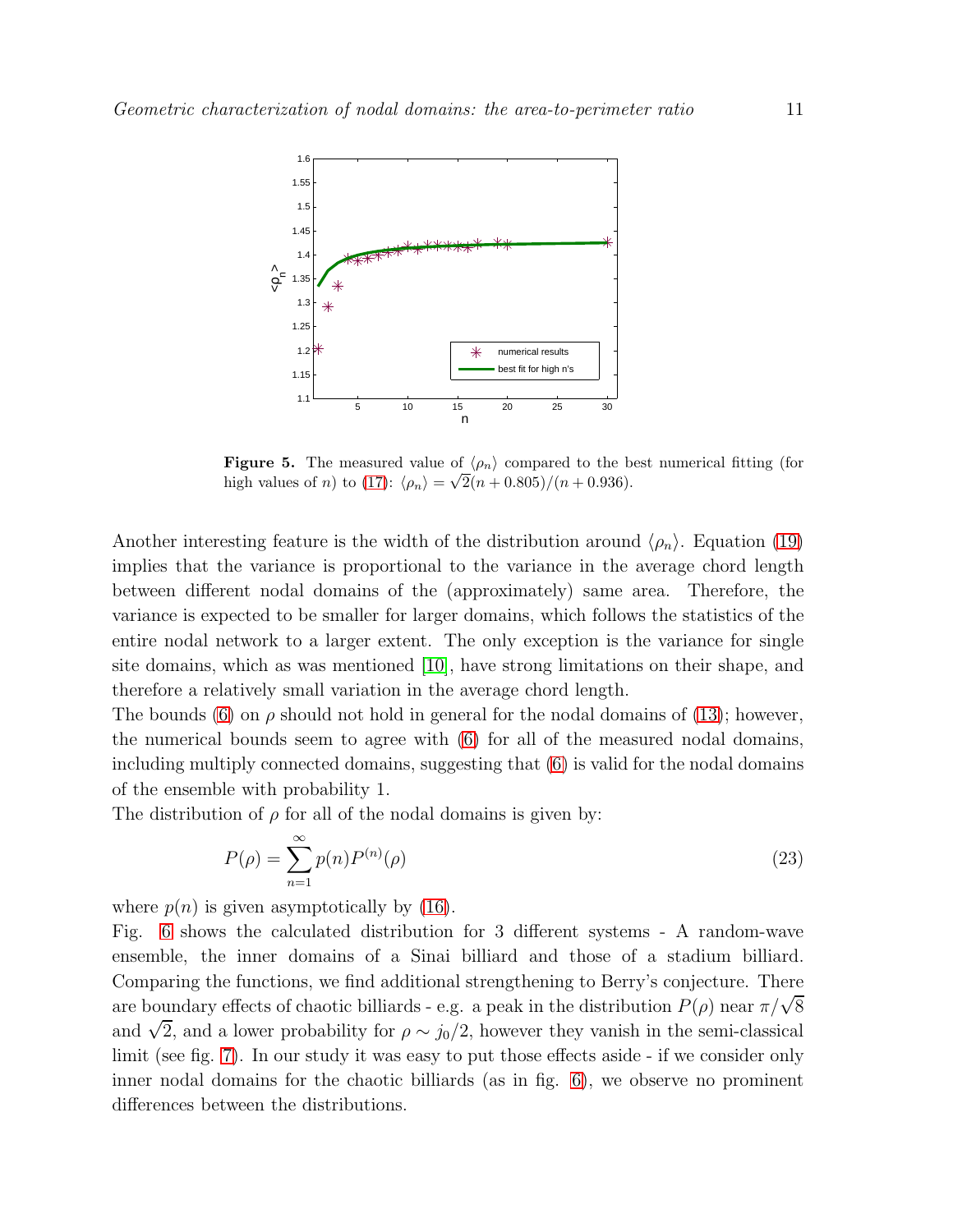

<span id="page-11-0"></span>**Figure 6.** A comparison between the distribution function  $P(\rho)$  calculated for the random-wave ensemble and for inner domains of a Sinai and stadium billiards.



<span id="page-11-1"></span>**Figure 7.** The distribution function  $P(\rho)$  for a Sinai and stadium billiards. We compare the distribution for relatively low energy intervals (asterisks), higher intervals (crosses) and inner domains only (solid line). The distribution function indeed (slowly) converges to the distribution of inner domains (the peaks at  $\pi/\sqrt{8}$  and  $\sqrt{2}$  are lowered, the one at  $j_0/2$  is elevated), which is similar to the distribution for the random-wave ensemble (see fig. 11)

## 4. Conclusions

The main results of this work can be summarized as follows:

- (i) The distribution function  $P(\rho)$  of the area-to-perimeter ratio  $\rho$ , distinguishes between billiards with separable or chaotic classical limit (see fig. [8\)](#page-12-0).
- (ii) The distribution [\(12\)](#page-5-1) for the examined separable billiards has some universal features, such as a common support and a square-root divergence at the lower support. In all studied cases the distribution is a mild deformation of the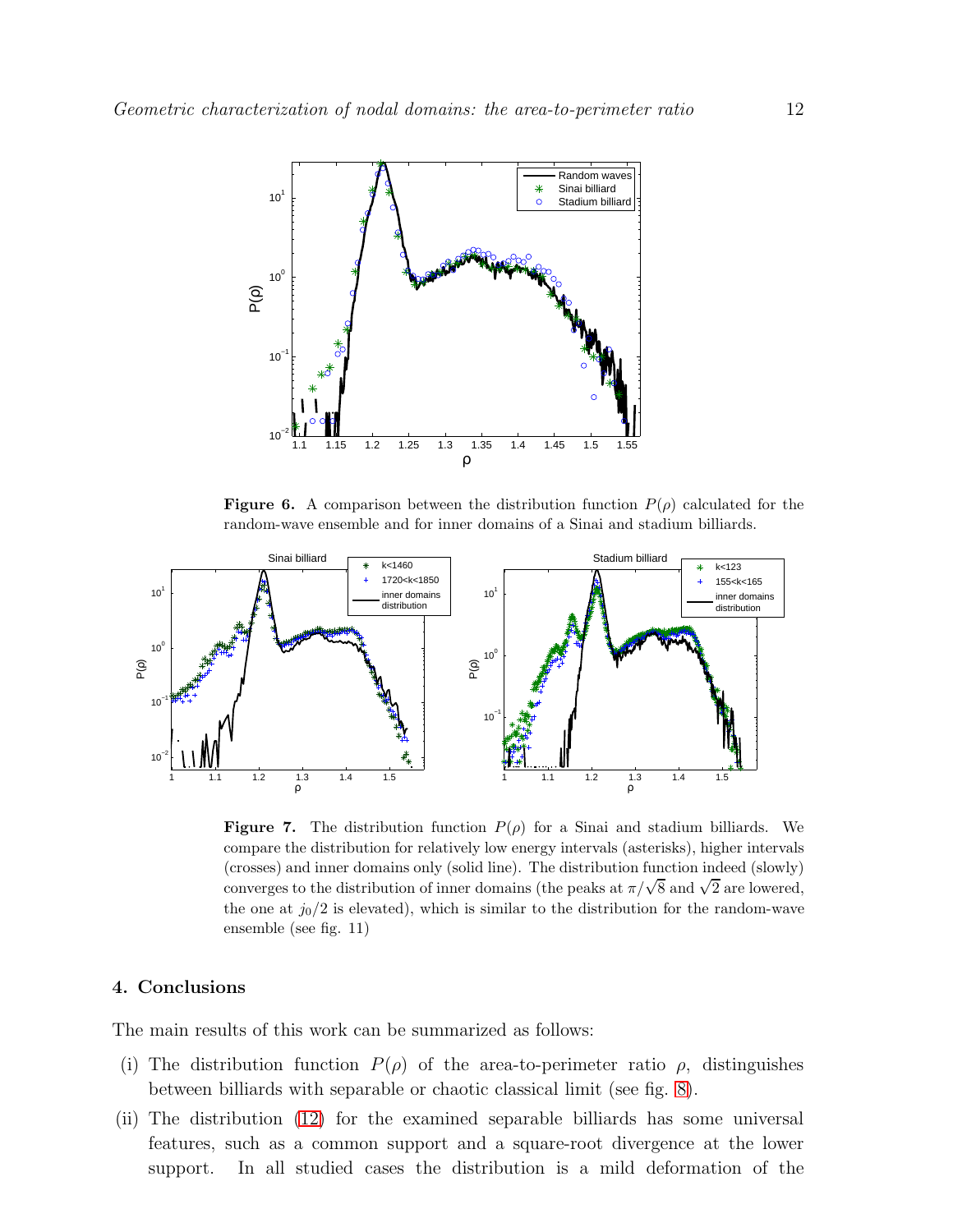

<span id="page-12-0"></span>Figure 8. A comparison between the limiting distribution [\(11\)](#page-4-1) derived for the rectangle billiard and the random-wave ensemble.

distribution that we found for a rectangle.

- (iii) In accordance with the random-wave conjecture, we find numerically that chaotic billiards (stadium and Sinai) have a universal limiting distribution  $P(\rho)$ , and it converges to the distribution found for the random-wave ensemble. By considering only the inner nodal domains for billiards, the agreement can be shown also for finite energies.
- (iv) The numerical results suggest that for nodal domains of a random wave or of eigenfunctions of chaotic billiards, the area-to-perimeter ratio is bounded by [\(6\)](#page-3-0), i.e.  $\pi/4 \leq \rho_{rw} \leq \pi/2$ , including nonconvex and multiply connected nodal domains (for which these bounds have not been proven), with probability one.
- (v) We examined the percolation model for the nodal set of random waves from the perspective of the area-to-perimeter ratio. It is shown that on the wavelength scale the geometry of the nodal domains can only be poorly characterized by percolation arguments. However, for large domains the geometry can be described by heuristic expressions like [\(17\)](#page-8-0), which are consistent with percolation theory.

### Acknowledgments

The work was supported by the Minerva Center for non-linear Physics and the Einstein (Minerva) Center at the Weizmann Institute, and by grants from the GIF (grant I-808- 228.14/2003), and EPSRC (grant GR/T06872/01.) and a Minerva grant.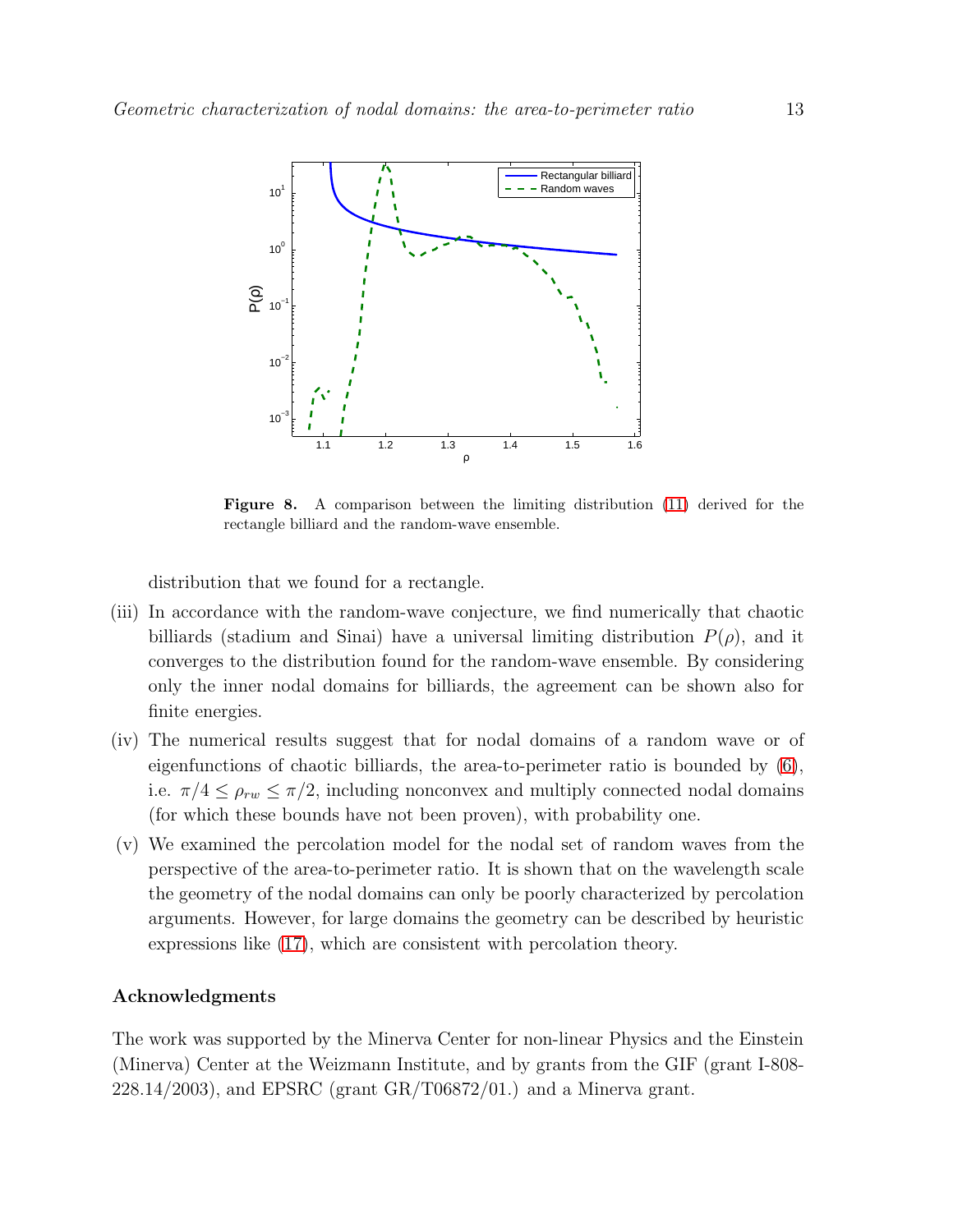## <span id="page-13-0"></span>Appendix A. Derivation of the area-to-perimeter distribution for some separable surfaces

In this appendix we suggest a heuristic model for the universal features of the limiting distributions of the area-to-perimeter ratio for two-dimensional separable domains. The model is supported by an explicit derivation of the limiting distribution for the disc billiard and for simple surfaces of revolution.

#### *Appendix A.1. Universal features of the distribution*

We begin by considering the classical geodesic flow in a two-dimensional compact domain (e.g. a billiard). For a separable domain, a trajectory can be specified by its actionvariables:

$$
m = \oint p_1 dq_1 , \quad n = \oint p_2 dq_2
$$
 (A.1)

where  $q_1, q_2$  are the (separable) coordinates,  $p_1, p_2$  are the conjugated momenta and the integration is over one period of the specified coordinate. At every point along the trajectory, the energy  $E_{mn} = \frac{1}{2}$  $\frac{1}{2}|\dot{\mathbf{q}}|^2$  can be expressed as  $E_{mn} = E_m + E_n$ , where:

<span id="page-13-1"></span>
$$
E_m \equiv \frac{1}{2} |\dot{\mathbf{q}} \cdot \hat{\mathbf{q}}_1|^2 \quad , \quad E_n \equiv \frac{1}{2} |\dot{\mathbf{q}} \cdot \hat{\mathbf{q}}_2|^2 \tag{A.2}
$$

where  $\hat{\mathbf{q}}_1, \hat{\mathbf{q}}_2$  are the local unit vectors - if we consider circular domain for example, then  $\hat{\mathbf{q}}_1 \equiv \hat{\mathbf{r}} = (\cos \theta, \sin \theta), \hat{\mathbf{q}}_2 \equiv \hat{\theta} = (-\sin \theta, \cos \theta).$  In general  $E_m, E_n$  are not constants of motion. The only exceptions are the trajectories in a rectangular billiard.

From a quantum point of view, the eigenstates of Schrödinger equation  $(1)$  for a separable domain, can be written as  $\psi_{mn} = \psi_m(q_1)\psi_n(q_2)$ , while the Laplace-Beltrami operator can be written as:  $\Delta = \Delta_m + \Delta_n$ , where  $\Delta_m \psi_n = \Delta_n \psi_m = 0$ . This allow us to define the quantum analogue to [\(A.2\)](#page-13-1):

<span id="page-13-2"></span>
$$
E_m(q_1, q_2) = -\frac{\Delta_m \psi(q_1, q_2)}{\psi(q_1, q_2)}, \quad E_n(q_1, q_2) = -\frac{\Delta_n \psi(q_1, q_2)}{\psi(q_1, q_2)}
$$
(A.3)

In the semi-classical limit, the spectrum of a separable domain is given by  ${E_{mn}}|m, n \in \mathbb{N}$ , where  $E_{mn}$  is the energy of the classical trajectory specified by the action-variables  $m\hbar$ ,  $n\hbar$  (as emerging from Bohr-Sommerfeld quantization). In addition the semi-classical value of  $(A.3)$  converges to the classical value  $(A.2)$  for every point in the domain.

In section [2,](#page-4-2) the value of the area-to-perimeter ratio for a given realization  $\psi_{mn}$  for the rectangular billiard, was derived to be

<span id="page-13-3"></span>
$$
\rho_{mn} = \frac{\pi}{2} \left( \sqrt{\frac{E_m}{E_{mn}}} + \sqrt{1 - \frac{E_m}{E_{mn}}} \right)^{-1}
$$
\n(A.4)

Therefore, for a rectangular billiard, the value of the (quantum) parameter  $\rho$ , has also an immediate classical interpretation (see figures [A1](#page-14-0)[,A2\)](#page-14-1).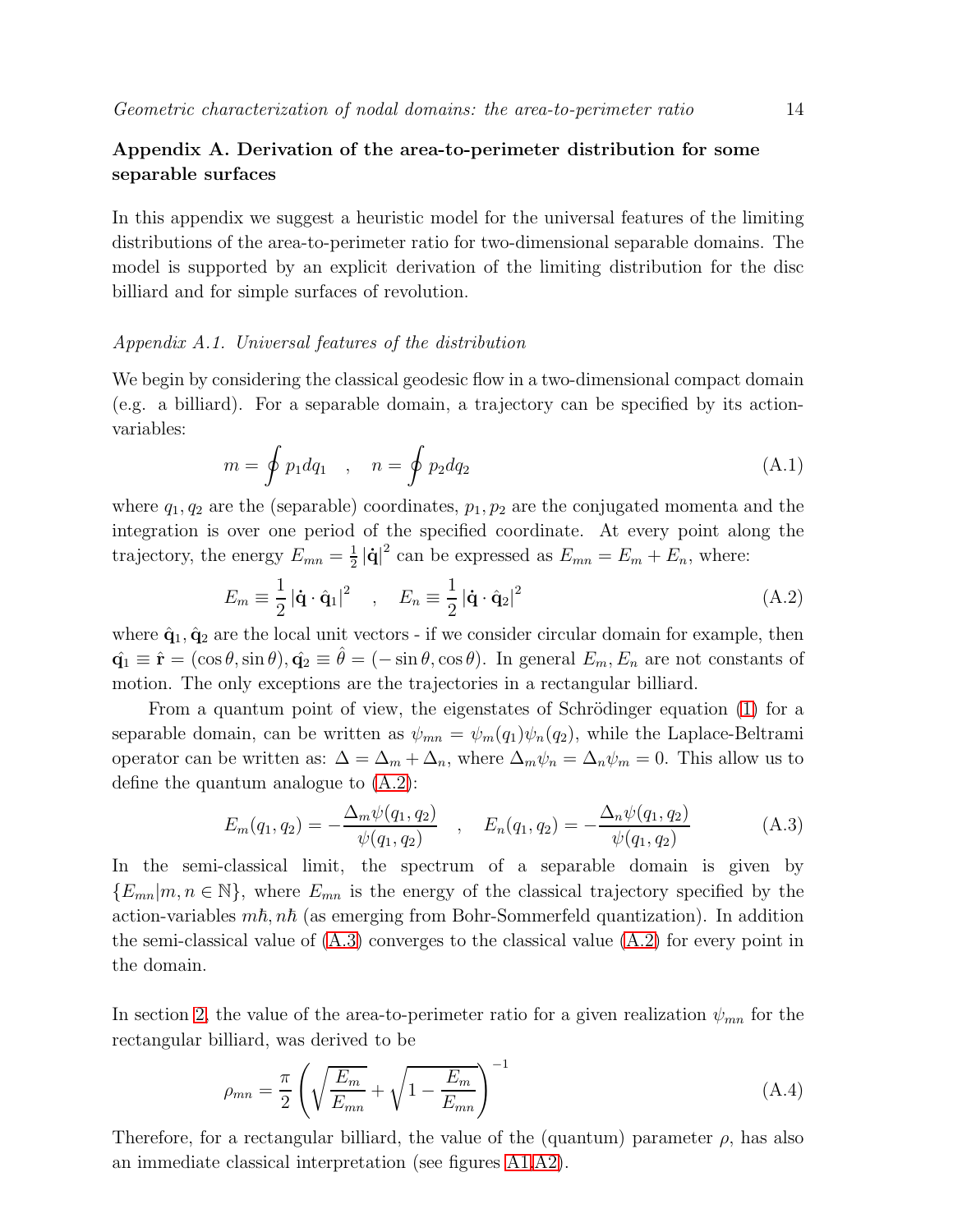

**Figure A1.** The value of  $\rho$  as a function of the partition of energy between the two degrees of freedom, for the rectangular billiard.

<span id="page-14-0"></span>

<span id="page-14-1"></span>Figure A2. The limiting distribution of the partition of energy between the two degrees of freedom for a rectangular billiard.

In order to generalize the limiting distribution which was derived for a rectangular domain to other separable domains, we suggest the following heuristic model:

- In the high energy limit, (almost all of) the nodal domains of a separable domain are converging to rectangles, and the wave function in the close neighborhood of a nodal domain is converging to [\(7\)](#page-4-3). Therefore (in the limit) equation [\(A.4\)](#page-13-3) should hold. However, since for general separable domains  $\psi_{mn}(\mathbf{r})$  is not an eigenfunction of the operators  $\Delta_m, \Delta_n$ , the value of  $\rho_{mn}^{(j)}$  for a given realization  $\psi_{mn}$  will depend on the interrogated nodal domain  $\omega_j$ .
- In the continuum limit, the limiting distribution is of the form:

$$
P(\rho) = \frac{1}{N_I} \int_I g(m, n) \int_{\mathcal{M}} \delta\left(\rho - \rho_{mn}^{(j)}\right) \tag{A.5}
$$

where the first integral is over the energy interval, and the second is over the domain. The function  $g(m, n)$  is the quotient of the appropriate Jacobian and  $\nu_{mn}$ . Since in the vicinity of  $\rho = \pi/\sqrt{8}$  two solutions for [\(9\)](#page-4-0) coalesce, we expect the square root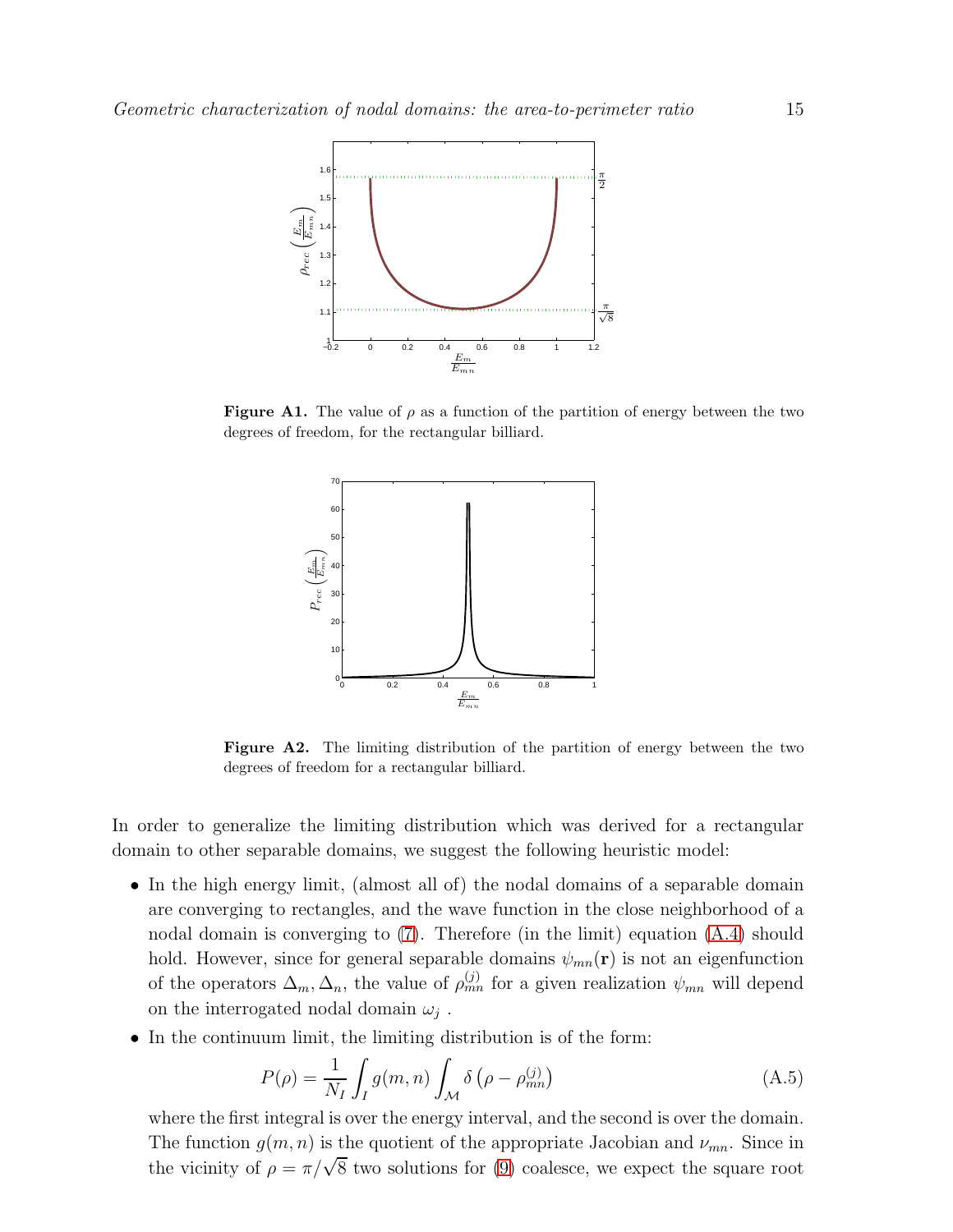singularity at  $P(\rho \to \pi/\sqrt{8}^+)$  to be a universal feature.

• In addition, since  $\rho(E_m/E_{mn})$  is convex (see equation [A.4](#page-13-3) and figure [A1\)](#page-14-0), the distribution function should be monotonically decreasing.

This supports the assumption that the properties (i)-(iv) for  $\rho_{rec}$  and  $P_{rec}(\rho)$ , which were derived in section [2](#page-4-2) for the rectangle, are universal features of  $P(\rho)$  for all two dimensional separable surfaces. Moreover, this model suggest - at least for separable domains - that a geometric feature of the nodal pattern, i.e. the area-to-perimeter ratio of a given domain, can be deduced directly from the underlying classical dynamics.

The suggested model is supported by an explicit derivation of the limiting areato-perimeter distribution for several separable domains. In these calculations we approximate eigenfunctions and eigenvalues by the WKB method. In addition, we approximate sums over quantum numbers (see eq. [3\)](#page-2-0) by integrals and neglect terms of order  $E^{-\frac{1}{2}}$ . The error resulting from these approximations is of the order of  $E^{-\frac{1}{2}}$  and therefore converge to zero in the limit.

The theme of the derivations is similar. The Hamiltonian  $H$  for these systems is homogeneous i.e.:

$$
\mathcal{H}(\lambda m, \lambda n) = \lambda^2 \mathcal{H}(m, n) \tag{A.6}
$$

This implies that the energy of the state  $\psi_{mn}$  can be expressed as:

$$
\mathcal{H}(m,n) = m^2 \mathcal{H}\left(1, \frac{n}{m}\right) = m^2 \cdot h\left(\frac{n}{m}\right)
$$
\n(A.7)

Therefore, integration over the quantum number  $m$  becomes trivial. We will also use the first term in the Weyl series:  $\sharp\{j : E_j < E\} = 4\pi E/\mathcal{A} + O(\sqrt{E})$  in order to estimate  $N_I$ .

#### <span id="page-15-1"></span>*Appendix A.2. The disc billiard*

Equation [\(1\)](#page-0-0) can be written in polar coordinates as

<span id="page-15-0"></span>
$$
\left(\frac{\partial^2}{\partial r^2} + \frac{1}{r}\frac{\partial}{\partial r} + \frac{1}{r^2}\frac{\partial^2}{\partial \theta^2} + E\right)\psi(r,\theta) = 0\tag{A.8}
$$

For the disc billiard the boundary condition are:  $\psi|_{r=1} = 0$ . The eigenfunction and eigenvalues of [\(A.8\)](#page-15-0) are:

$$
\psi_{mn}(r,\theta) = \cos(m\theta + \varphi)J_m(j_{mn}r) \quad , \quad E_{mn} = j_{mn}^2 \tag{A.9}
$$

where  $\varphi$  is an arbitrary phase and  $j_{mn}$  is the nth zero of  $J_m(r)$ . The nodal domains of  $\psi_{mn}$  will be 2m replicas (or one for  $m = 0$ ) of a slice containing n domains; we will enumerate them as  $\{\omega_{mn}^{(i)}\}_{i=1...n}$ , where  $\omega_{mn}^{(1)}$  is the most inner domain. The area and perimeter of  $\omega_{mn}^{(i)}$  are:

$$
\mathcal{A}_{mn}^{(i)} = \frac{\pi}{2m} \frac{j_{mi}^2 - j_{m,i-1}^2}{j_{mn}^2}
$$
\n
$$
L_{mn}^{(i)} = \frac{\pi}{m} \frac{j_{mi} + j_{m,i-1}}{j_{mn}} + 2 \frac{j_{mi} - j_{m,i-1}}{j_{mn}}
$$
\n(A.10)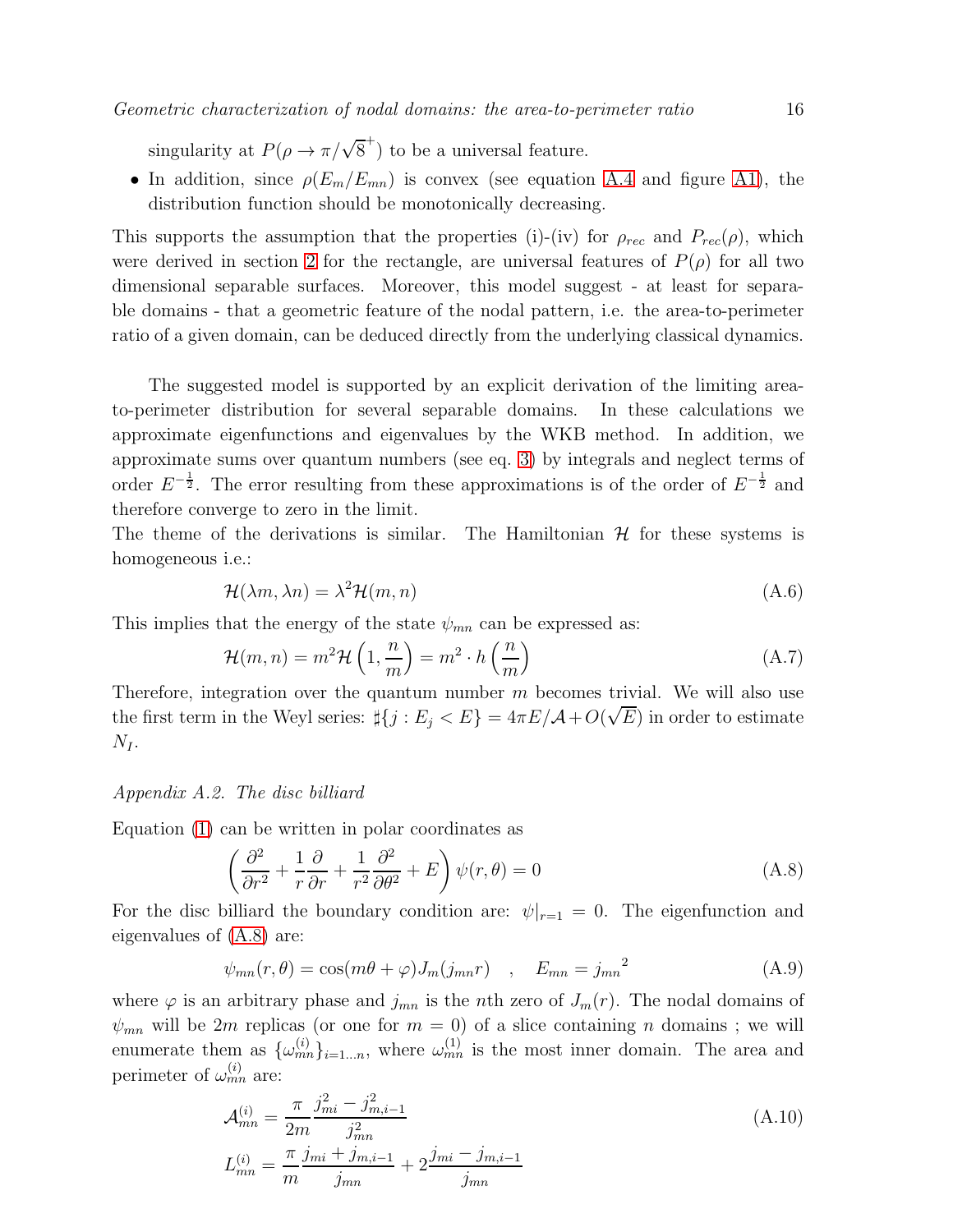An implicit semi-classical expression for  $j_{mn}$  can be deduced by applying the WKB approximation to [\(A.8\)](#page-15-0):

<span id="page-16-0"></span>
$$
n = \int_{\frac{m}{j_{mn}}}^{1} \sqrt{j_{mn}^2 - \frac{m^2}{r^2}} dr \Rightarrow
$$
  
\n
$$
j_{mn} = \pi A_{mn} \left( n + \left( \frac{1}{2} - C_{mn} \right) m \right)
$$
\n(A.11)

where:

<span id="page-16-1"></span>
$$
C_{mn} = \frac{1}{\pi} \arctan\left(\sqrt{\frac{m^2}{j_{mn}^2 - m^2}}\right)
$$
\n
$$
A_{mn} = \sqrt{1 + \frac{m^2}{\pi^2 \left(n + \left(\frac{1}{2} - C_{mn}\right)m\right)^2}}
$$
\n
$$
A_{mn} = \sqrt{1 + \frac{m^2}{\pi^2 \left(n + \left(\frac{1}{2} - C_{mn}\right)m\right)^2}}
$$
\n
$$
A_{mn} = \sqrt{1 + \frac{m^2}{\pi^2 \left(n + \left(\frac{1}{2} - C_{mn}\right)m\right)^2}}
$$
\n
$$
A_{mn} = \sqrt{1 + \frac{m^2}{\pi^2 \left(n + \left(\frac{1}{2} - C_{mn}\right)m\right)^2}}
$$
\n
$$
A_{mn} = \sqrt{1 + \frac{m^2}{\pi^2 \left(n + \left(\frac{1}{2} - C_{mn}\right)m\right)^2}}
$$
\n
$$
A_{mn} = \sqrt{1 + \frac{m^2}{\pi^2 \left(n + \left(\frac{1}{2} - C_{mn}\right)m\right)^2}}
$$
\n
$$
A_{mn} = \sqrt{1 + \frac{m^2}{\pi^2 \left(n + \left(\frac{1}{2} - C_{mn}\right)m\right)^2}}
$$
\n
$$
A_{mn} = \sqrt{1 + \frac{m^2}{\pi^2 \left(n + \left(\frac{1}{2} - C_{mn}\right)m\right)^2}}
$$
\n
$$
A_{mn} = \sqrt{1 + \frac{m^2}{\pi^2 \left(n + \left(\frac{1}{2} - C_{mn}\right)m\right)^2}}
$$
\n
$$
A_{mn} = \sqrt{1 + \frac{m^2}{\pi^2 \left(n + \left(\frac{1}{2} - C_{mn}\right)m\right)^2}}
$$

Setting  $z = \frac{n}{m}$  $\frac{n}{m}, z' = \frac{i}{m}$  $\frac{i}{m}$ , and substituting [\(A.11\)](#page-16-0) into [\(A.12\)](#page-16-1) we get:  $z = \frac{\cot(\pi C_{mn})}{2}$  $\frac{1}{\pi} + C_{mn}$  – 1 2

which implies that  $C_{mn}$  depends on z solely. Since  $A_{mn}$  varies with n as  $E^{-\frac{1}{2}}$ , we can approximate:  $A_{mn} \approx A_{m,n-1}$ . Expressing  $\rho_{mn}^{(i)}$  in terms of [\(A.11,](#page-16-0)[A.12\)](#page-16-1) yields:

<span id="page-16-2"></span>
$$
\rho_{mn}^{(i)} = \frac{\frac{\pi (j_{mi}^2 - j_{m,i-1}^2)}{2m}}{\frac{\pi}{m} (j_{mi} + j_{m,i-1}) + 2 (j_{mi} - j_{m,i-1})}
$$
\n
$$
= \frac{\pi}{2} \sqrt{\frac{1}{1 + \sin(2\pi C(z'))}}
$$
\n(A.14)

Bearing in mind that for a point  $\mathbf{r} \in \omega_{mn}^{(i)}$ :

$$
E_m(\mathbf{r}) = \frac{1}{r^2 \psi} \frac{\partial^2 \psi}{\partial \theta^2} = \frac{m^2 \cdot j_{mn}^2}{j_{mi}^2} (1 + O(n^{-1})) \tag{A.15}
$$

It can be shown that equation [\(A.14\)](#page-16-2) is equivalent to [\(A.4\)](#page-13-3). Integrating [\(3\)](#page-2-0) over the variables  $m, C \equiv C(z), C' \equiv C'(z')$ , we get:

$$
P_I(\rho) = -\frac{8}{\epsilon g} \int_I dmdC \frac{1}{z} \frac{dz}{dC} \int_C^{\frac{1}{2}} \delta\left(\rho - \frac{\pi}{2} \sqrt{\frac{1}{1 + 2\sin(2\pi C')}}\right) dC' \quad (A.16)
$$

Performing the integration we get the limiting distribution:

$$
P(\rho) = \frac{4}{\rho\sqrt{8\rho^2 - \pi^2}} \times
$$
\n
$$
\frac{\pi}{2} \left( \frac{4\rho^2 + \pi\sqrt{8\rho^2 - \pi^2}}{4\rho^2 - \pi\sqrt{8\rho^2 - \pi^2}} \int_0^{\gamma_1(\rho)} \frac{\sin(2\pi C)}{1 + (C - \frac{1}{2})\pi \tan(\pi C)} dC + \frac{4\rho^2 - \pi\sqrt{8\rho^2 - \pi^2}}{4\rho^2 + \pi\sqrt{8\rho^2 - \pi^2}} \int_0^{\gamma_2(\rho)} \frac{\sin(2\pi C)}{1 + (C - \frac{1}{2})\pi \tan(\pi C)} dC \right)
$$
\n(A.17)

where:

$$
\gamma_1(\rho) = \frac{1}{2\pi} \arcsin\left(\frac{\pi^2 - 4\rho^2}{4\rho^2}\right) \quad ; \quad \gamma_2(\rho) = \frac{1}{2} - \gamma_1(\rho)
$$
\n(A.18)

(A.13)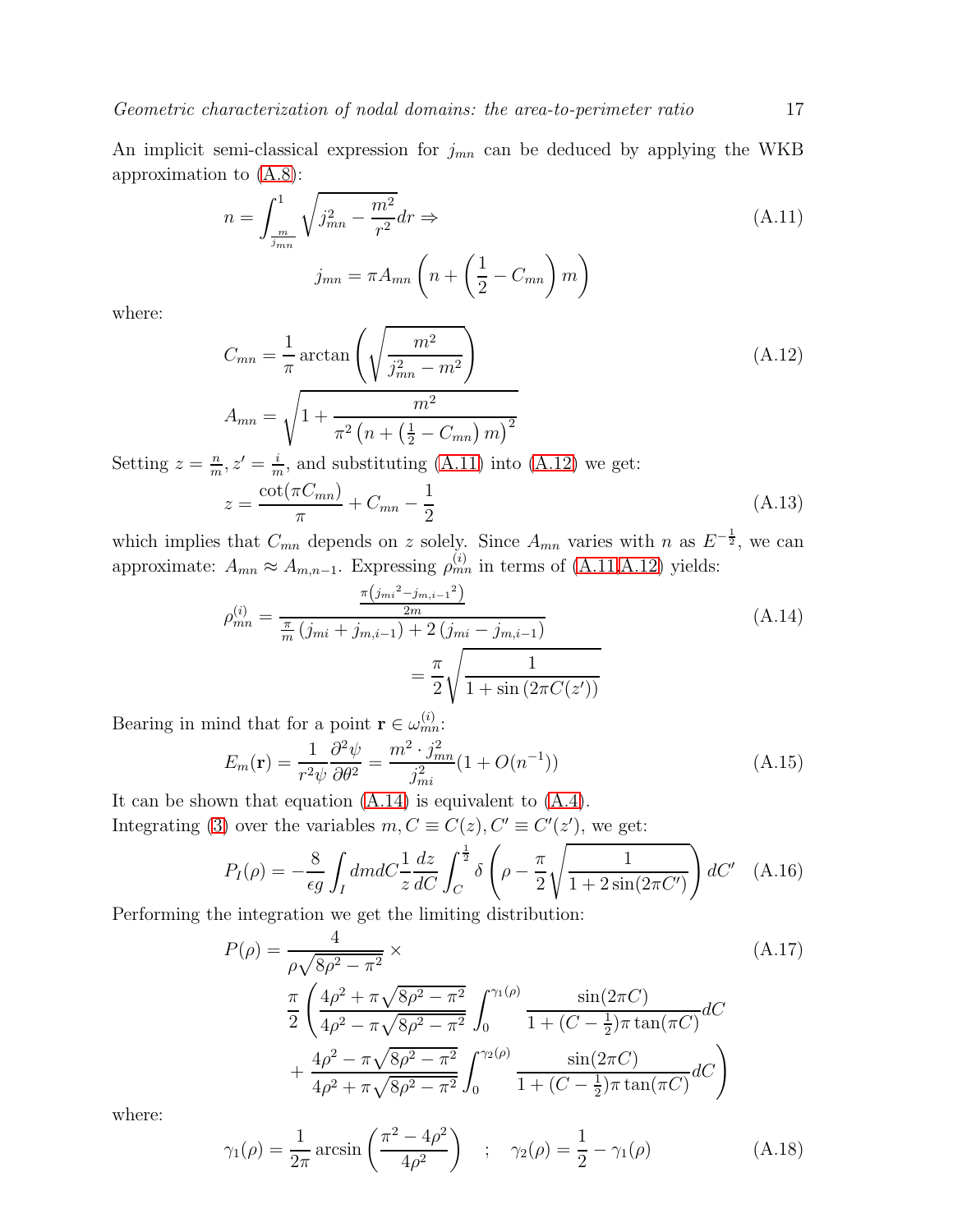

**Figure A3.** A realization of the functions:  $T_i(\rho) = c_i(\rho) \int_{x_i(\rho)} f(x) dx$  for the disc.  $T = T_1 + T_2$  is monotonic, finite and positive.

## *Appendix A.3. Surfaces of revolution*

The investigated surface of revolution  $\mathcal M$  is generated by a rotation of the analytic profile curve  $f(x)$  (where  $x \in [-1,1]$ ) around the x axis. We restrict  $f(x)$  by:  $f(x)_{x\to\pm 1} = a_{\pm}\sqrt{1 \pm x}$ , which ensures smoothness at the poles of the surface. In addition, we request that  $f''(x) < 0$ , so  $f(x)$  has a single maximum:  $f_{max} \equiv f(x_{max})$ . The Lagrangian of the surface is given by:

$$
\mathcal{L} = \frac{1}{2} \left| \frac{ds}{dt} \right|^2 = \frac{1}{2} \left( (1 + f'(x)^2) \dot{x}^2 + f(x)^2 \dot{\theta}^2 \right) \tag{A.19}
$$

From which the action variables can be deduced:

<span id="page-17-0"></span>
$$
m = \frac{1}{2\pi} \oint p_{\theta} d\theta = f(x)^2 \dot{\theta}
$$
  
\n
$$
n = \frac{1}{2\pi} \oint p_x dx = \frac{1}{\pi} \int_{x_-}^{x_+} \frac{1}{f(x)} \sqrt{(Ef(x)^2 - m^2)(1 + f'(x)^2)} dx
$$
\n(A.20)

where  $x_{-}$ ,  $x_{+}$  are the classical turning points which satisfy:  $Ef(x_{+})^2 - m^2 = 0$ . As in [Appendix A.2](#page-15-1) the nodal domains will be  $2m+\delta_{m0}$  copies of a slice with n domains and will be denoted by  $\{\omega_{mn}^{(i)}\}_{i=1}^n$ . The homogeneity of the Hamiltonian follows directly from [\(A.20\)](#page-17-0). We will follow the notations  $z = \frac{n}{m}$  $\frac{n}{m}, z' = \frac{i}{m}$  $\frac{\imath}{m}$  to get:

$$
\Rightarrow E(m, z) = m^2 \mathcal{E}^2(z) \tag{A.21}
$$

The WKB approximation to the eigenfunctions is

$$
\psi_{mz}(x,\theta) = \frac{\cos(m\theta + \varphi)}{\sqrt{k}} \times \left(\cos\left(\int_{x_{-}}^{x} kdx - \frac{\pi}{4}\right) + \cos\left(\int_{x_{-}}^{x_{+}} kdx - \frac{\pi}{4}\right)\right)
$$
\n(A.22)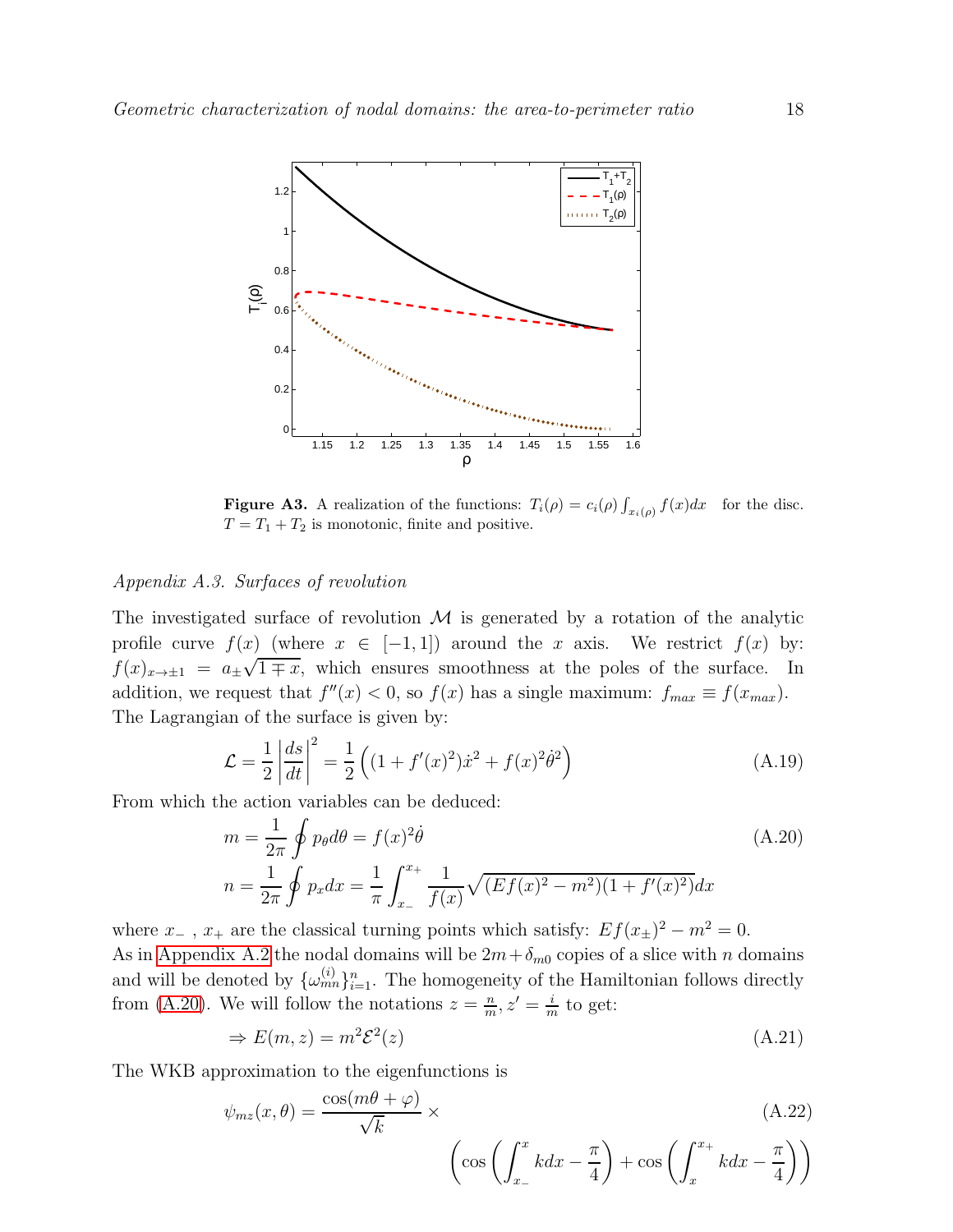*Geometric characterization of nodal domains: the area-to-perimeter ratio* 19

where

$$
k = \frac{m}{f(x)}\sqrt{(\mathcal{E}_z^2 f(x)^2 - 1)(1 + f'(x)^2)}
$$

In the limit of large  $n$ , the nodal points density on the curve is high. Therefore, applying the WKB approximation, successive nodal points  $x_{i-1}$ ,  $x_i$  should satisfy:

<span id="page-18-0"></span>
$$
\pi = m \int_{x_{i-1}}^{x_i} \sqrt{\mathcal{E}_z^2 f(x)^2 - 1} \frac{\sqrt{1 + f'(x)^2}}{f(x)}
$$
\n
$$
\approx (x_i - x_{i-1}) m \sqrt{\mathcal{E}_z^2 f(x_i)^2 - 1} \frac{\sqrt{1 + f'(x_i)^2}}{f(x_i)}
$$
\n(A.23)

In addition, due to the homogeneity of  $\mathcal{H}$ ,  $x_{\pm}$  depend on z solely, therefore:

$$
\pi i = m \int_{x_{-}}^{x_{i}} \sqrt{\mathcal{E}_{z}^{2} f(x)^{2} - 1} \frac{\sqrt{1 + f'(x)^{2}}}{f(x)} dx \Rightarrow
$$
\n
$$
z' = \frac{1}{\pi} \int_{x_{-}}^{x_{i}} \sqrt{\mathcal{E}_{z}^{2} f(x)^{2} - 1} \frac{\sqrt{1 + f'(x)^{2}}}{f(x)} dx = z'(x_{i}, z)
$$
\n(A.24)

Therefore, the location of the  $i^{th}$  zero will be an (implicit) function  $x_i(z, z')$  and will not be depended on m. The area and perimeter of the nodal domains are:

$$
\mathcal{A}_{mn}^{(i)} = \frac{\pi}{2m} \int_{x_{i-1}}^{x_i} f(x) \sqrt{1 + f'(x)^2} dx
$$
\n
$$
L_{mn}^{(i)} = \frac{\pi}{2m} (f(x_{i-1}) + f(x_i)) + \int_{x_{i-1}}^{x_i} \sqrt{1 + f'(x)^2} dx
$$
\n(A.25)

Therefore

<span id="page-18-1"></span>
$$
\rho_{m,n}^{(i)} = \frac{\pi \int_{x_{i-1}}^{x_i} f(x) \sqrt{1 + f'(x)^2} dx \sqrt{E_{nm}}}{\pi (f(x_{i-1}) + f(x_i)) + 2m \int_{x_{i-1}}^{x_i} \sqrt{1 + f'(x)^2} dx} = \rho(z, z')
$$
 (A.26)

Substituting [\(A.23\)](#page-18-0) in [\(A.26\)](#page-18-1) we get:

$$
\rho(z, z') = \frac{\pi}{2} \frac{\mathcal{E}(z) f(x_i)}{1 + \sqrt{(\mathcal{E}(z) f(x_i))^2 - 1}} \tag{A.27}
$$

where  $\mathcal{E}(z)f(x_i) = 1$  at the turning points. Since for  $\mathbf{r} \in \omega_{mn}^{(i)}$ :

$$
E_m(\mathbf{r}) = \frac{m^2}{f^2(x)} = \frac{m^2}{f^2(x_i)} (1 + O(n^{-1}))
$$
\n(A.28)

Equation  $(A.26)$  is equivalent to  $(A.4)$  as well. Integrating [\(3\)](#page-2-0) over  $m, z, z'$  we get:

$$
P_{I}(\rho) = \frac{4\pi}{g\epsilon|\mathcal{M}|} \int_{0}^{\infty} dz \int_{\frac{\sqrt{\epsilon}}{\mathcal{E}(z)}}^{\frac{\sqrt{\epsilon}(1+g)}{\mathcal{E}(z)}} dm \frac{m}{z} \int_{0}^{z} \delta(\rho - \rho(z'z)) dz' \qquad (A.29)
$$

$$
= \frac{2\pi}{|\mathcal{M}|} \int_{0}^{\infty} \frac{dz}{z\mathcal{E}(z)} \int_{0}^{z} \delta(\rho - \rho(z'z)) dz' \qquad (A.29)
$$

Setting  $\alpha_{z,z} = \mathcal{E}(z) f(x'_i)$ , we get that for  $\rho \in [\pi/\sqrt{8}, \pi/2]$  and fixed z, there are two allowed values of  $\alpha$ :

$$
\alpha_{1,2} = \frac{2\rho}{\pi^2 - 4\rho^2} \left(\pi \pm \sqrt{8\rho^2 - \pi^2}\right)
$$
\n(A.30)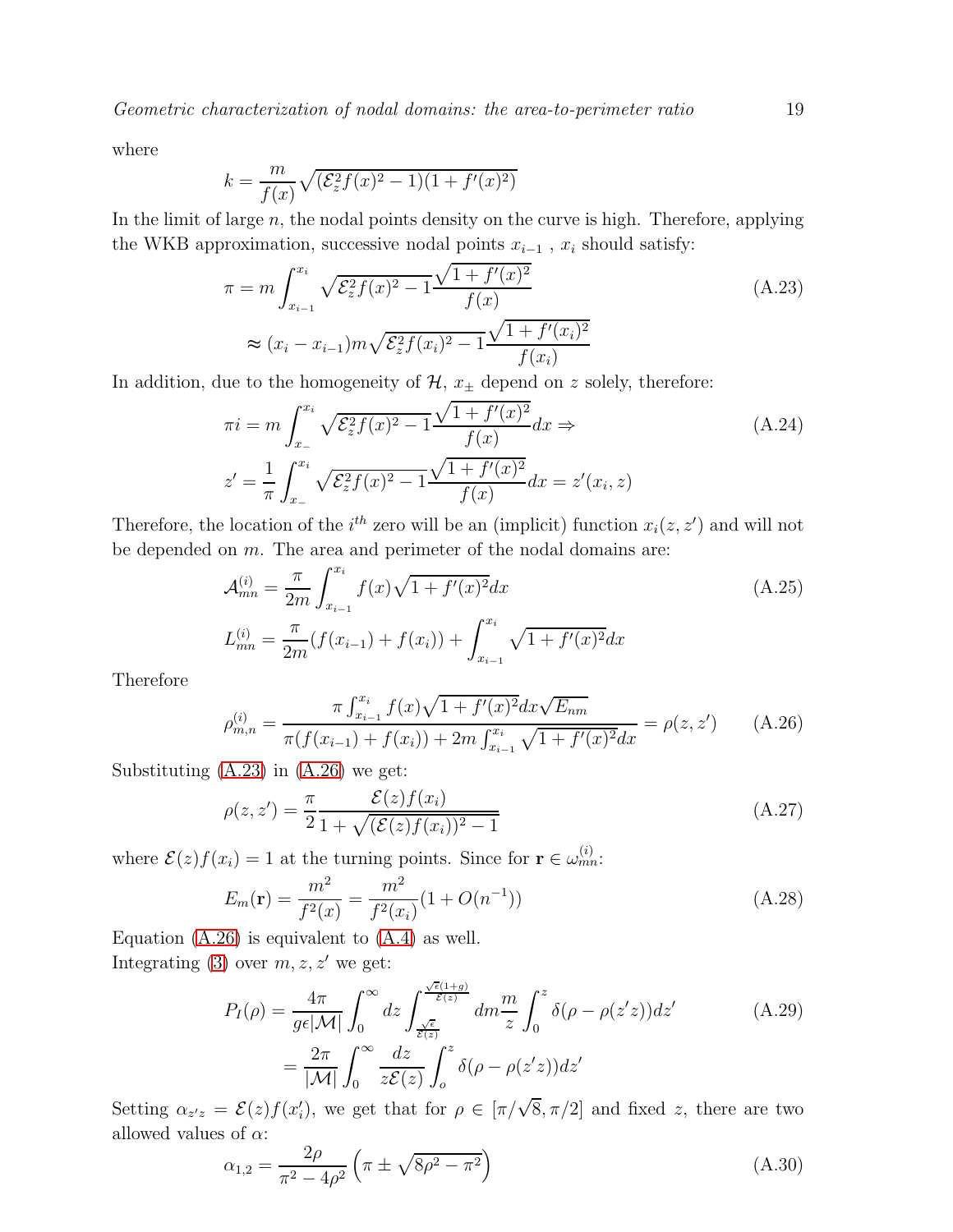Since  $f^{-1}(x)$  is doubly valued, there are four allowed values of  $z'$ :

$$
z'_{j1} = \min\left(f^{-1}\left(\frac{\alpha_j}{\mathcal{E}(z)}\right)\right) , \quad z'_{j2} = \max\left(f^{-1}\left(\frac{\alpha_j}{\mathcal{E}(z)}\right)\right) \tag{A.31}
$$

for  $j = 1, 2$ . Therefore

<span id="page-19-0"></span>
$$
P(\rho) = \frac{2\pi}{|\mathcal{M}|} \int_0^\infty \frac{dz}{z\mathcal{E}(z)^2} \sum_i \int_0^z \frac{\delta(z'-z_i')}{\rho_{z'z}'(z')} dz' =
$$
  
\n
$$
P_{rec}(\rho) \cdot (T_1(\rho) + T_2(\rho))
$$
\n(A.32)

where

$$
T_1 = \frac{2\pi^2 \rho (4\rho^2 - \pi \sqrt{8\rho^2 - \pi^2})^2}{|\mathcal{M}| (\pi^2 - 4\rho^2)^2 (\pi - \sqrt{8\rho^2 - \pi^2})} \int_{z'_{1i}}^{\infty} \sum_{i=1,2} \frac{dz}{z\mathcal{E}(z)^3} \left| \frac{df(x'_{z'z})}{dz'} \right|^{-1}
$$

$$
T_2 = \frac{2\pi^2 \rho (4\rho^2 + \pi \sqrt{8\rho^2 - \pi^2})^2}{|\mathcal{M}| (\pi^2 - 4\rho^2)^2 (\pi + \sqrt{8\rho^2 - \pi^2})} \int_{z'_{2i}}^{\infty} \sum_{i=1,2} \frac{dz}{z\mathcal{E}(z)^3} \left| \frac{df(x'_{z'z})}{dz'} \right|^{-1}
$$

 $\mathcal{E}_z$  is a monotonic increasing function, therefore the integrals in [\(A.32\)](#page-19-0) diverges at  $z = 0$ . For  $z \gg 1$ ,  $\mathcal{E}(z) = O(z)$ , therefore the integrals converge at infinity.

For  $\rho \to \pi/\sqrt{8}^+$ , the coefficient of the integrals in [\(A.32\)](#page-19-0) has a square root singularity, while the integral is converging to a finite positive value, therefore  $P(\pi/\sqrt{8}+\delta) \sim 1/\sqrt{\delta}$ . For  $\rho \to \pi/2 - \delta$ , the first coefficient in [\(A.32\)](#page-19-0) is of the order of  $\delta$ . The lower limit of integration is defined by:

$$
f_z(z') = \frac{1+\delta}{\mathcal{E}_z} = f_z(0) + \frac{\delta}{\mathcal{E}_z} \Rightarrow \frac{df(z')}{dz'} = \frac{\delta}{z'\mathcal{E}_z}
$$
(A.33)

Consequently, the first term in [\(A.32\)](#page-19-0) will be of order:

$$
I \sim \delta \int_{z'}^{\infty} \frac{z' F(z') dz}{\delta z \mathcal{E}_z^3}
$$
 (A.34)

The value of z' depends on the profile curve  $f(x)$ , however for  $z' \to 0$ ,  $I \sim z' \log(z')$ , while for  $z' \to \infty$ , we get that  $I \sim 1/z'^3$ , therefore I is bounded for all possible values of  $z'$ .

The value of the second term is due to contributions of nodal domains which satisfy

$$
\rho_{z'z} = \frac{\pi}{2} - \delta \Rightarrow \mathcal{E}_z \sim \frac{1}{f_z(z')\delta} \Rightarrow z = \frac{n}{m} \ge O(\frac{1}{\delta})
$$
\n(A.35)

Therefore, only eigenfunctions for which  $n/m \ge O(1/\delta)$  contribute to the second term, as a result, it is bounded by:

$$
\frac{\int_{I} d\nu \, d\nu \, d\nu}{\int_{I} d\nu \, d\nu} \cong \frac{\delta g \epsilon}{\frac{|\mathcal{M}|}{4\pi} g \epsilon} \sim \delta \tag{A.36}
$$

therefore  $P(\pi/2 - \delta)$  is finite, and the universal features specified in section [2](#page-4-2) are all fulfilled by [\(A.32\)](#page-19-0).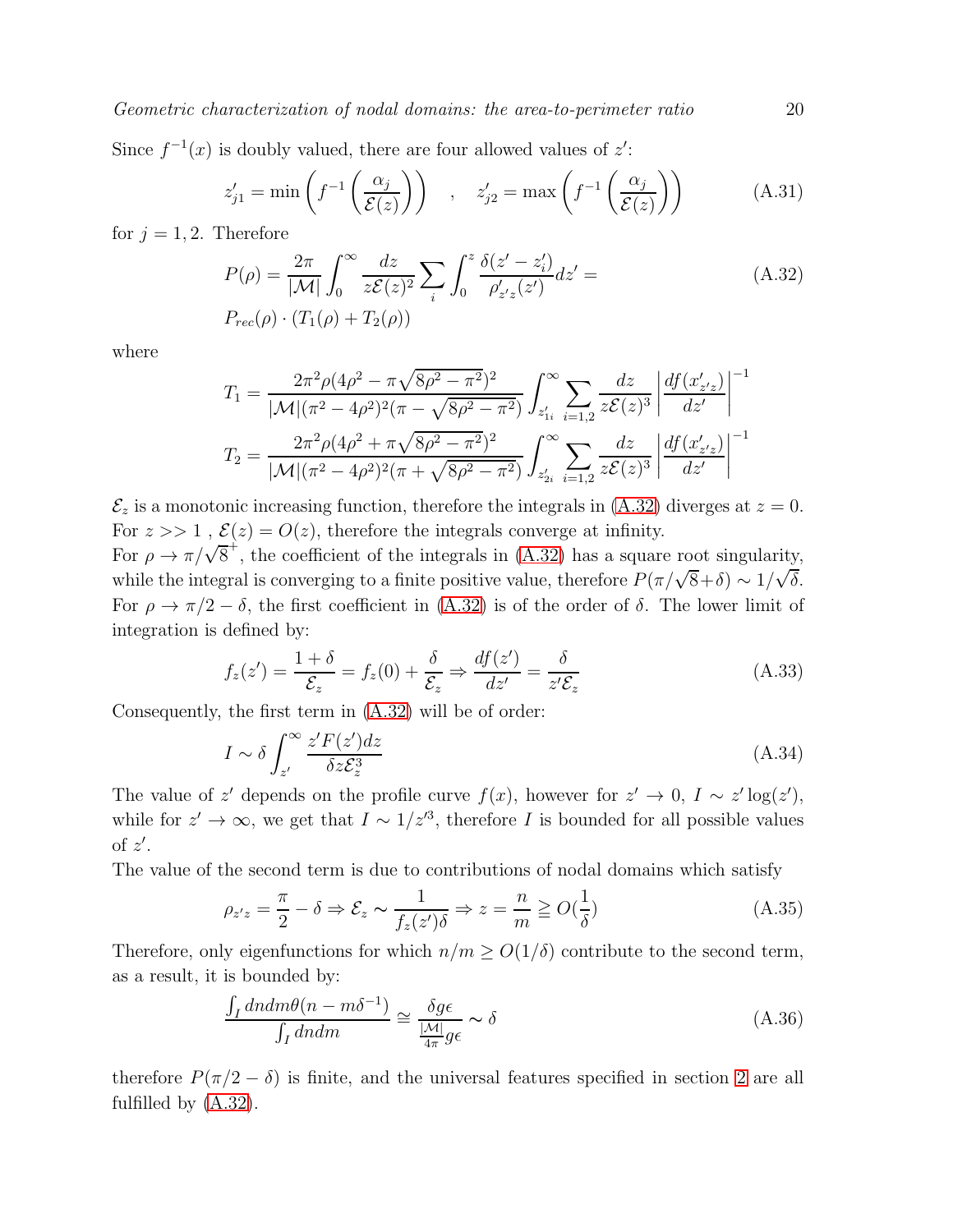## Appendix B. Numerical methods for evaluation of the perimeter length

In order to evaluate the area-to-perimeter ratios and their distribution for the randomwave ensemble and chaotic billiards, we have simulated the appropriate wavefunctions on a grid.

We have calculated the statistics for 5000 realizations of random waves, where in each realization we summed over 70 terms in [\(13\)](#page-7-1); For chaotic billiards we have reproduced the first 2430 eigenfunctions of a Sinai Billiard and the first 2725 eigenfunctions of a stadium billiard.

The (seemingly simple) task of perimeter evaluation must be carried out carefully; it can be shown that naive methods, like perimeter's pixels counting, produce an error which is independent of the sampling resolution. In order to avoid this error, we have approximated the nodal line as a polygon, where the vortices are calculated using a linear approximation. We have set the sampling resolution to contain 85 pixels along the average distance between two nodal lines  $(\sqrt{2}\pi/k)$ . This resolution was proved to produce an error which is less then a percent. The measured perimeter is expected to be shorter then the real one, as we are approximating a curve by a polygon.

The accuracy of the method was tested by calculating the ratio between  $L<sub>T</sub>$ -the total length of the nodal set, and the area. It is known that for the random-wave ensemble [\[9\]](#page-20-8):

$$
\frac{\langle L_T \rangle}{A \cdot k} = \frac{1}{2\sqrt{2}}\tag{B.1}
$$

The numerical values for this ratio were between:

$$
\frac{0.998}{2\sqrt{2}} < \frac{L_T}{A \cdot k}^{(M)} < \frac{1.003}{2\sqrt{2}} \tag{B.2}
$$

It should be noted that when we calculate the total nodal length, we have to calculate the perimeter of nodal domains at the edge of the grid. In many cases (i.e. where the edge domains are very small) the perimeter calculated for them is larger then the real value. It seems likely that the error due to this effect is of the order of the error due to polygonal approximation, therefore the two compensate each other, to yield a total error which is relatively small, of order  $L_T \cdot 10^{-3}$ .

#### <span id="page-20-0"></span>Bibliography

- [1] H.-J. Stöckmann, *Introduction to Quantum Chaos*, (Cambridge University Press, Cambridge, UK, 1999).
- <span id="page-20-2"></span><span id="page-20-1"></span>[2] F. Haake, Quantum Signatures of Chaos (2nd ed., Springer, Berlin, 2000).
- <span id="page-20-3"></span>[3] G. Blum, S. Gnutzmann, and U. Smilansky, Phys. Rev. Lett. 88, 114101 (2002).
- <span id="page-20-4"></span>[4] T. Guhr, A. Müller-Groeling and H.A. Weidenmüller, Phys. Rep. 299, (189).
- <span id="page-20-5"></span>[5] M. V. Berry. J. Phys. A **10**, 2083 (1977).
- <span id="page-20-6"></span>[6] R. M. Stratt, N. C. Handy, and W. H. Miller, J. Chem. Phys. 71, 3311 (1979).
- <span id="page-20-7"></span>[7] H. Donnelly and C. Fefferman, Invent. Math. 93, 161 (1988).
- <span id="page-20-8"></span>[8] J. Brüning, Math. Z. 158, 15 (1978).
- <span id="page-20-9"></span>[9] M. V. Berry, J. Phys. A **35**, 3025 (2002).
- [10] A. G. Monastra, U. Smilansky, and S. Gnutzmann. J. Phys. A 36, 1845 (2003).